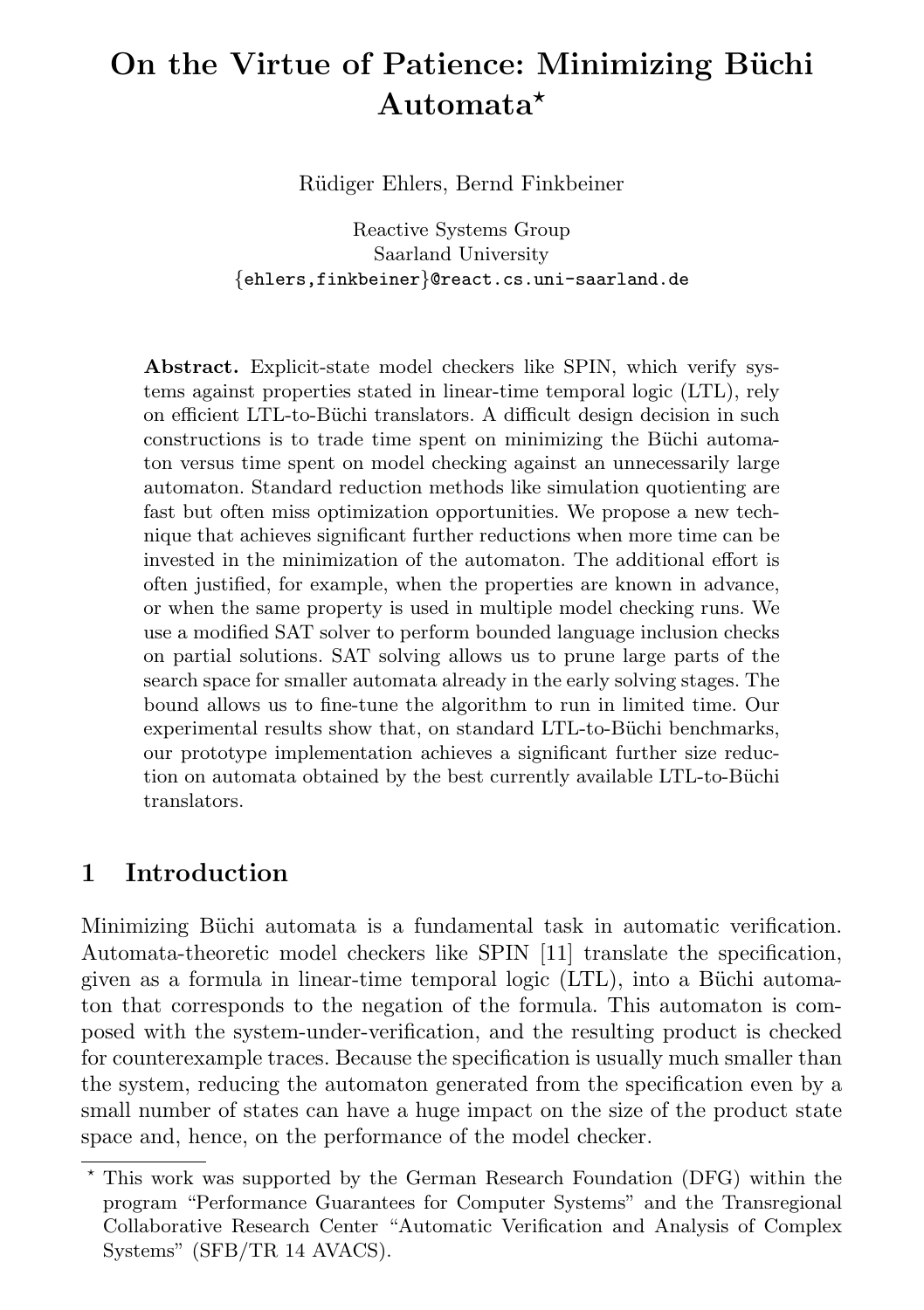

Fig. 1. Two Büchi automata for the LTL formula  $(Fp) \wedge (F\neg p)$ . The 4-state automaton  $A$  shown on the left was generated by a standard LTL-to-Büchi translator. The equivalent 3-state automaton  $A'$  shown on the right was obtained using our minimization method.

Since minimizing Büchi automata is hard (it includes the universality problem as a special case, which is already PSPACE-hard), the optimization techniques in the literature aim for a compromise between time spent on minimizing the Büchi automaton versus time spent on model checking against an unnecessarily large automaton. In addition to simple local optimizations such as edge label rewriting and the elimination of subautomata without accepting runs, the standard approach is to merge states based on simulation and bisimulation relations (cf. [7, 14, 10]). Simulation and bisimulation relations can be computed in polynomial time. Optimizing automata by merging similar states is therefore fast, but it often misses optimization opportunities. Consider, for example, the automata shown in Figure 1, which correspond to the LTL formula  $F_p \wedge F\neg p$ over the singleton set  $\{p\}$  of atomic propositions. The 4-state automaton A on the left was generated by a standard LTL-to-Büchi translator:  $q_0$  is the initial state;  $q_1$  represents the case where a p has been seen, but not yet a  $\neg p$ , and, analogously,  $q_2$  the case where a  $\neg p$  has been seen but not yet a p;  $q_3$  represents the case where both obligations have been satisfied. Since none of the four states simulates any other state, standard reduction techniques cannot optimize this automaton any further. There exists, however, an equivalent automaton  $\mathcal{A}'$  with just 3 states, shown on the right in Figure 1: an accepting run on a word that contains both  $p$  and  $\neg p$  simply stays in the initial state  $q'_0$  until just before some  $p, \neg p$  or  $\neg p, p$  sequence occurs and then moves between the accepting states  $q'_1$ and  $q'_2$  according to the remaining suffix.

Given the complexity of the minimization problem, it seems unlikely that one can improve over the standard reduction techniques without increasing the computation time. However, investing additional time may well be justified. Considering that the specification is often written long before the system design is complete, it is not unrealistic to assume that the optimization of the specification automata can begin hours or even days before the first model checking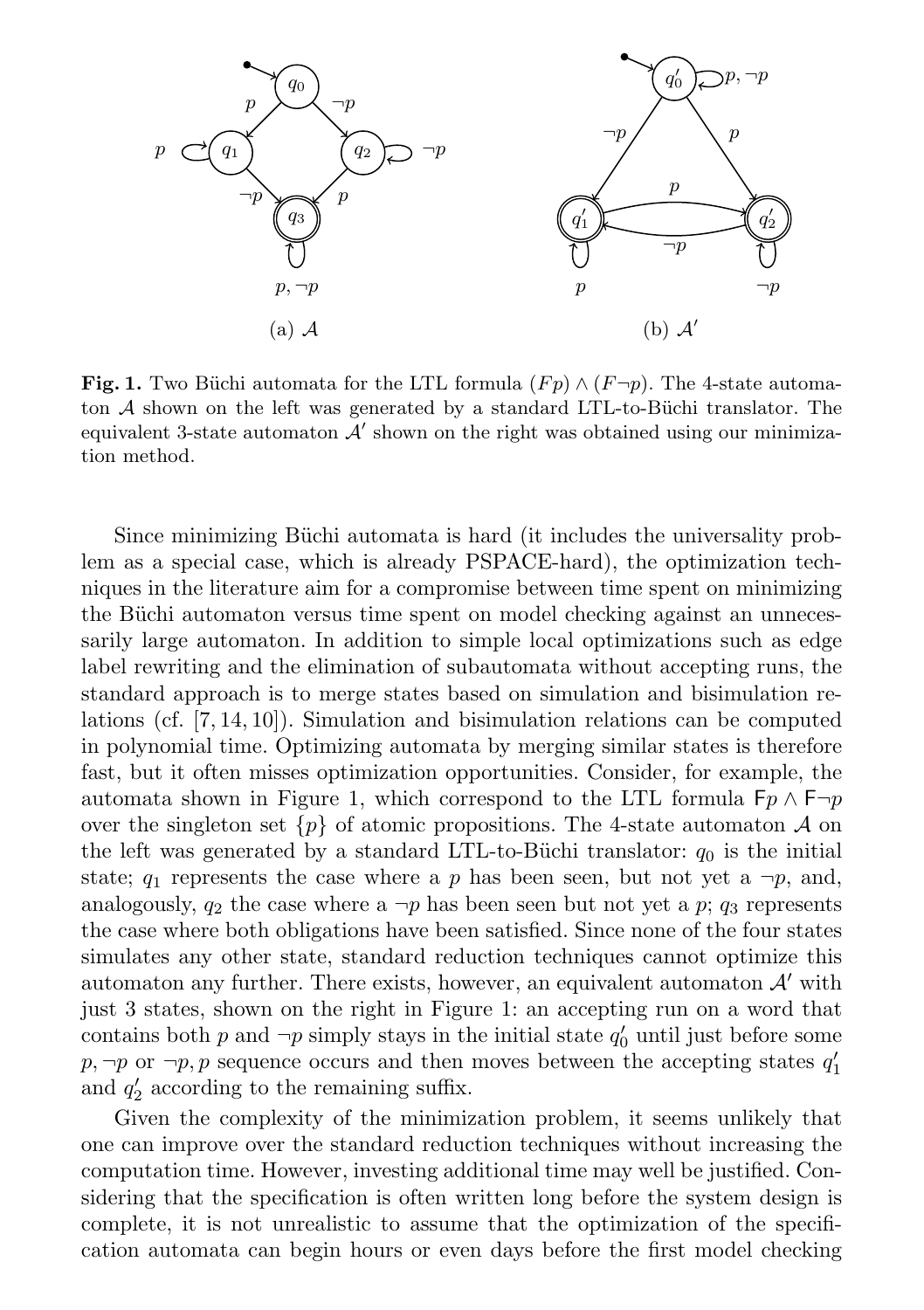run. If such additional time is available, can it be used productively to obtain smaller automata that might then, once the verification starts, be used over and over again, when different systems (or, during debugging, multiple versions of the same system) are checked against the same properties?

In this paper, we present a new optimization technique that uses a modified SAT solver to search for a small automaton that accepts the same language as a given reference automaton  $A^+$ . For this purpose, we encode a *candidate* automaton A with Boolean variables and check, after each decision made by the solver, whether the current partial variable valuation can still be completed into the representation of an automaton that is equivalent to  $\mathcal{A}^+$ . It is fairly simple to ensure that the candidate automaton only accepts words that are in the language of  $\mathcal{A}^+$ , because we can compute the complement  $\mathcal{A}^-$  of  $\mathcal{A}^+$  (if the starting point is an LTL formula, we simply run the LTL-to-Büchi translator on the negated formula). Then,  $\mathcal{L}(\mathcal{A}) \subseteq \mathcal{L}(\mathcal{A}^+)$  corresponds to  $\mathcal{L}(\mathcal{A}^-) \cap \mathcal{L}(\mathcal{A}) = \emptyset$ , which is easy to check. The challenge, however, is to efficiently check  $\mathcal{L}(\mathcal{A}^+) \subseteq \mathcal{L}(\mathcal{A})$ , because here the complement would have to be recomputed for every candidate automaton.

We introduce *bounded* language containment, an approximative version of language containment, whose precision and computational cost can be fine-tuned in order to run in limited time. Bounded language containment between two Büchi automata A and A' requires that for some constant  $b \in \mathbb{N}$ , for each accepting run  $\pi$  of  $\mathcal A$  on some word, there exists a run  $\pi'$  of  $\mathcal A'$  on the same word such that the number of visits to accepting states in  $\pi$  between two visits of accepting states in  $\pi'$  is bounded by b. We can thus fine-tune the precision of bounded language containment by choosing different values for the bound: higher values result in greater precision, lower values in faster computation. No matter how we choose the bound, however, bounded language containment is always a sound approximation of language containment.

A SAT-based search for the smallest Büchi automaton that accepts the same language as a given reference automaton is slower than applying standard optimization techniques directly on the reference automaton. On automata from LTL-to-Büchi benchmarks  $[14, 7, 5]$ , our prototype implementation often runs for several hours. By comparison, it usually only takes seconds to compute some reference automaton. However, the resulting size reduction is remarkable: even after using the best currently available LTL-to-Büchi translators, spot  $[4]$  and ltl2ba [9], using various parameter settings on standard benchmarks for LTL-to-Büchi translation, our method improves in 43 out of 94 cases over the smallest automaton found by the LTL-to-Büchi tools, saving as many as 22 out of 28 states in one benchmark.

The remainder of the paper is structured as follows. In the following section, we review preliminaries on Büchi automata and SAT solving. In Section 3, we present our new algorithm for checking language equivalence based on bounded language containment. In Section 4, we integrate this algorithm into the SATbased search for a small automaton that accepts the same language as a given reference automaton. Our experimental results are reported in Section 5. We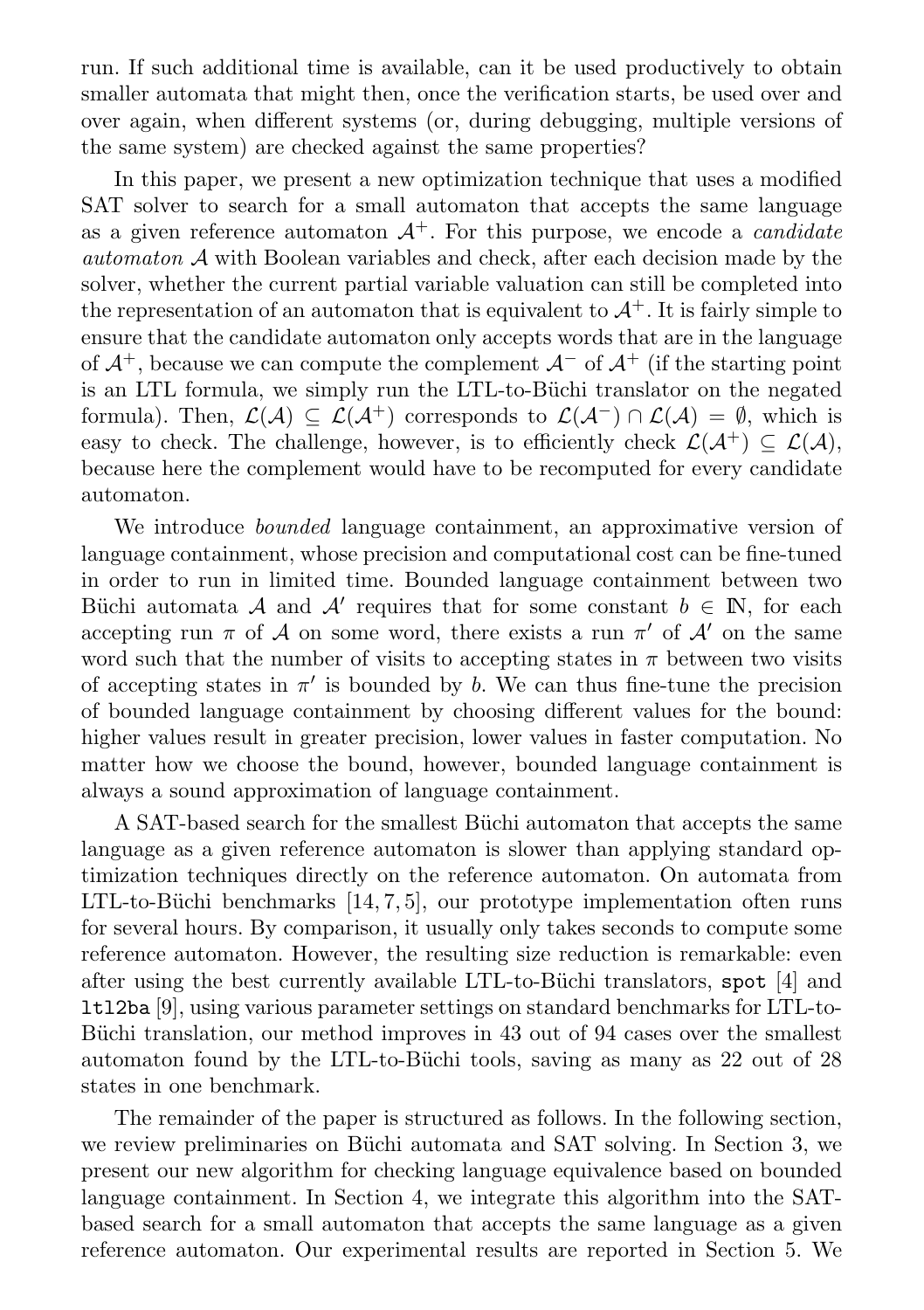conclude the paper in Section 6 with a discussion of the benefits and limitations of our approach in comparison to precise language containment and simulationbased approaches.

# 2 Preliminaries

### 2.1 Büchi Automata

A Büchi automaton  $\mathcal{A} = (Q, \Sigma, \delta, q_0, F)$  consists of a finite set of states Q, a finite alphabet  $\Sigma$ , a transition relation  $\delta \subseteq Q \times \Sigma \times Q$  with a designated initial state  $q_0 \in Q$ , and a set of accepting states  $F \subseteq Q$ . We refer to the number of states in an automaton as its size.

A word over alphabet  $\Sigma$  is an infinite sequence  $w = w_0w_1 \ldots \in \Sigma^{\omega}$ . A run of A on an infinite word  $w = w_0w_1 \ldots \in \Sigma^\omega$  is an infinite sequence  $\pi = \pi_0\pi_1 \ldots \in$  $Q^{\omega}$  of states where  $\pi_0 = q_0$  and for all  $i \in \mathbb{N}_0$ ,  $(\pi_i, w_i, \pi_{i+1}) \in \delta$ . A run  $\pi$  is accepting iff inf( $\pi$ )  $\cap$   $F \neq \emptyset$ , where inf( $\pi$ ) denotes the set of states that occur infinitely often in  $\pi$ . The automaton is *without dead-ends* if every finite prefix of a run can be extended to an accepting run (possibly on a different input word). A word  $w$  is accepted by  $A$  iff there exists an accepting run for it. We denote the set of runs of A on w by  $\mathcal{R}(\mathcal{A}, w)$ , and the set of accepting runs by  $\mathcal{R}_F(\mathcal{A}, w)$ . For convenience, we extend the definition of  $\mathcal{R}(\mathcal{A}, w)$  to finite prefixes  $w \in \mathcal{L}^*$ in the natural way. The set of accepted words is called the *language*  $\mathcal{L}(\mathcal{A})$  of the automaton. Two automata  $A, A'$  are equivalent if  $\mathcal{L}(A) = \mathcal{L}(A')$ .

An important application of Büchi automata is model checking for specifications given in linear-time temporal logic (LTL). The models of an LTL formula are infinite words over the alphabet  $\Sigma = 2^{AP}$ , where AP is a fixed set of atomic propositions. In analogy to B¨uchi automata, we call the set of words that satisfy an LTL formula  $\psi$  the language  $\mathcal{L}(\psi)$  of  $\psi$ . Model checkers like SPIN use translation algorithms that construct for a given LTL formula  $\psi$  a Büchi automaton such that  $\mathcal{L}(\psi) = \mathcal{L}(\mathcal{A})$ . Several such algorithms are described in the literature (cf. [14, 7, 9]). For a comprehensive introduction to LTL and LTL model checking we refer the reader to standard textbooks on computer-aided verification (cf. [1]).

#### 2.2 SAT Solving

Satisfiability (SAT) is the problem of determining if the variables of a given Boolean formula can be assigned in such a way that the formula evaluates to true. An instance of SAT is given as a set of Boolean variables V and a set of clauses C, all of which are of the form  $l_1 \vee \ldots \vee l_n$  for some set of literals  $l_1, \ldots, l_n$ with  $l_i \in V \cup \{\neg v : v \in V\}$  for all  $1 \leq i \leq n$ . An assignment of the variables to the values in  $\mathbb{B} = \{\text{false}, \text{true}\}\$ is called valid for  $\langle V, C \rangle$  if it leads to the satisfaction of all clauses.

The algorithm presented in this paper is based on search-based SAT solving. Search-based SAT solvers maintain a partial valuation  $V \rightarrow \{$ **false, true,**  $\perp$ } of the variables by assigning to every variable either a truth value in B or the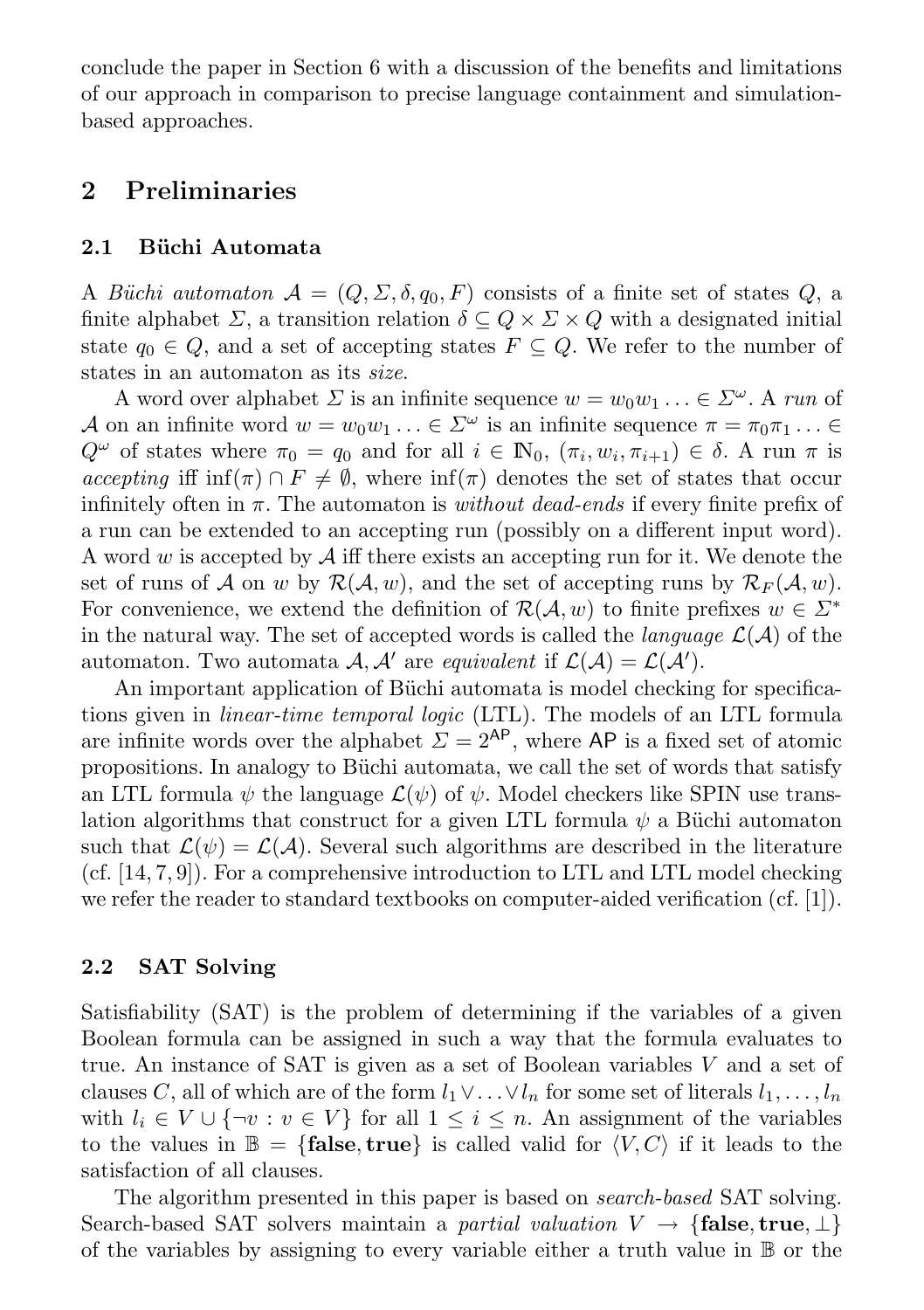value  $\perp$ , indicating that no truth value has been decided for the variable yet. We call a partial evaluation  $z' \in (V \to \{\text{false}, \text{true}, \perp\})$  an extension of a partial valuation  $z \in (V \to \{\text{false}, \text{true}, \perp\})$  if for all  $v \in V$  with  $z(v) \in \mathbb{B}$ , we have  $z'(v) = z(v)$ . A partial valuation z' is a *completion* of some partial valuation z if  $z'$  is an extension of z and every extension of  $z'$  is identical to  $z'$ .

In every step of the computation, the solver checks if the current decisions already make some clause unsatisfied, i.e., if a partial valuation has been reached where no completion of satisfies the clause. In this case, we say that a *conflict* has occurred and the solver back-tracks some of the decisions already made. Then, modern solvers analyze the cause of the conflict and store a learned clause that prevents the decisions that lead to the conflict from being made again.

SAT solving has been extended with non-clausal constraints, as they occur, for example, in satisfiability modulo theory solving [2]. The SAT instance is now given as a tuple  $\langle V, C, N \rangle$ , where the set of variables V and the set of clauses C is defined as before. Additionally, the set of non-clausal constraints  $N \subseteq (V \rightarrow$  ${\text{false, true, } \perp}$   $\rightarrow \mathbb{B}$  consists of functions that map partial valuations to a truth value indicating whether the partial valuation has a completion satisfying the constraint. Consequently, for a non-clausal constraint  $f \in N$  and two partial valuations z, z', where z' is an extension of z,  $f(z') =$  true implies  $f(z) =$ true. For SAT with non-clausal constraints, the solver checks, after each decision and for each non-clausal and clausal constraint, whether the current partial valuation can be extended in such a way that the constraint is satisfied. For more background on SAT solving, we refer the interested reader to a recent handbook [3].

# 3 Checking Language Equivalence

The key component of our minimization algorithm is the efficient test whether some candidate automaton accepts the same language as the reference automaton. As discussed in the introduction, we use a precise test to check whether the language of the candidate automaton is contained in the language of the reference automaton, and an approximative test, called bounded language containment, to check the opposite direction. These two tests are discussed in the following two subsections.

#### 3.1 Precise Language Containment

The standard way to check if the language of an automaton  $A$  is contained in the language of an automaton  $\mathcal{A}'$  is to check whether the intersection of  $\mathcal{L}(\mathcal{A})$  with the complement of  $\mathcal{L}(\mathcal{A}')$  is empty:  $\mathcal{L}(\mathcal{A}) \subseteq \mathcal{L}(\mathcal{A}')$  iff  $\mathcal{L}(\mathcal{A}) \cap (\Sigma^{\omega} \setminus \mathcal{L}(\mathcal{A}')) = \emptyset$ .

The drawback of this approach is that the complementation of  $\mathcal{A}'$  is expensive: the number of states in the complement automaton is exponential in the number of states of A. In our construction, we use precise language containment for checking whether the language of a candidate automaton  $A$  is contained in the language of the reference automaton  $A^+$ , but not for the opposite direction.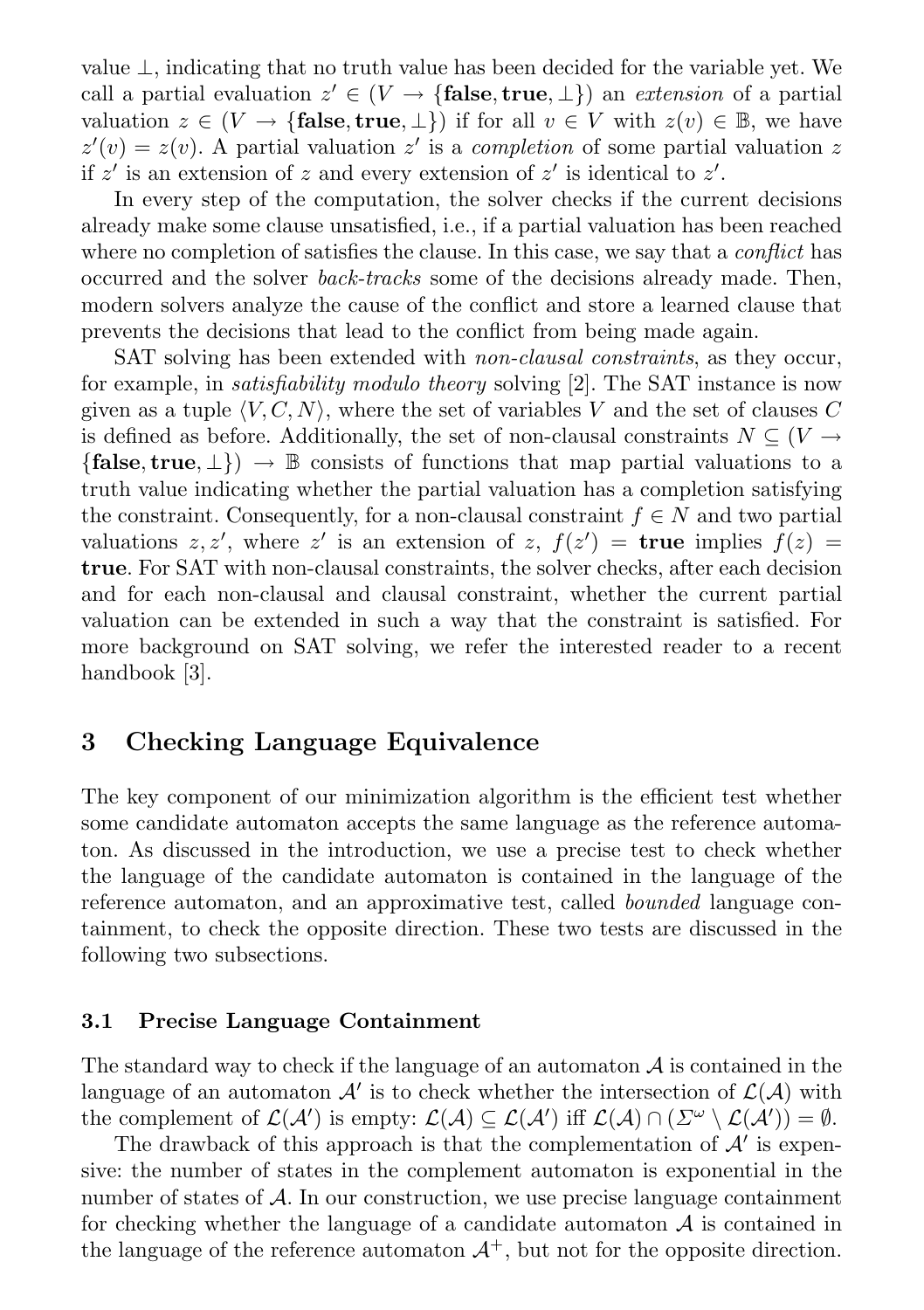π 0 0 π0 π 0 1 π1 π 0 2 π2 π 0 3 π3 π 0 4 π4 π 0 5 π5 π 0 6 π6 π 0 7 π7 π 0 8 π8 . . . . . .

Fig. 2. A pair of runs with an acceptance lag of (at least) 3. The figure shows (prefixes of) runs  $\pi$  and  $\pi'$  of two Büchi automata on the same input word. Visits to accepting states are depicted as double circles. The acceptance lag between  $\pi$  and  $\pi'$  is at least 3, because  $\pi$  has 3 visits to accepting states between the two visits to accepting states of  $\pi'$  in positions 2 and 7.

In this way, only a single complementation, of the reference automaton  $A^+$  into its complement  $\mathcal{A}^-$ , is required. Furthermore, if  $\mathcal{A}^+$  was obtained from an LTL formula  $\psi$ , we obtain  $\mathcal{A}^-$  simply by translating the LTL formula  $\neg \psi$  to a Büchi automaton.

### 3.2 Bounded Language Containment

Bounded language containment is an efficient approximative check if the language of an automaton  $A$  is contained in the language of an automaton  $A'$ . In addition to the standard language containment condition, that for every word  $w \in \Sigma^{\omega}$  and accepting run  $\pi \in \mathcal{R}_F(\mathcal{A}, w)$  in  $\mathcal{A}$ , there must exist some accepting run  $\pi' \in \mathcal{R}_F(\mathcal{A}', w)$  in  $\mathcal{A}'$ , we require that the number of visits to accepting states in  $\pi$  between two visits to accepting states in  $\pi'$  is bounded by some constant. Formally, the *acceptance lag* between a run  $\pi = \pi_0 \pi_1 \dots$  of A and a run  $\pi' = \pi'_0 \pi'_1 \dots$  of  $\mathcal{A}'$  is defined as follows:

$$
\operatorname{lag}(\pi, \pi') = \max\{j \in \mathbb{N}_0 : \exists x_1, \dots, x_j \in \mathbb{N}_0 : (\forall 1 \le i < j : x_i < x_{i+1})
$$

$$
\wedge (\forall 1 \le i \le j : \pi_{x_i} \in F) \wedge (\forall x_1 \le i \le x_j : \pi'_i \notin F')\}
$$

In the example shown in Figure 2, the acceptance lag is (at least) 3, because  $\pi$ has 3 visits to accepting states (in positions 3, 5, and 6) between the two visits to accepting states of  $\pi'$  in positions 2 and 7.

Clearly, if  $\pi$  is an accepting run and the lag between  $\pi$  and  $\pi'$  is bounded by some constant, then  $\pi'$  is also accepting. Furthermore, if we have a word w that is in the language of  $A$  but not in the language of  $A'$ , then the lag between some accepting run of  $A$  on w and an arbitrary run of  $A'$  on w is unbounded: any run of  $\mathcal{A}'$  on w is rejecting and, hence, visits the accepting states only finitely often. Thus, if we fix some bound  $b \in \mathbb{N}$  and observe that for every word w and every run  $\pi \in \mathcal{R}_F(\mathcal{A}, w)$ , the lag between  $\pi$  and some run  $\pi' \in \mathcal{R}(\mathcal{A}', w)$  is at most b, we can conclude that indeed  $\mathcal{L}(\mathcal{A}) \subseteq \mathcal{L}(\mathcal{A}')$ .

This observation is the motivation for the definition of bounded language containment, which simultaneously checks the same bound for all words in  $\Sigma^{\omega}$ . For a bound  $b \in \mathbb{N}$ , we say that the language of A is b-bounded contained in the language of  $\mathcal{A}'$ , denoted by  $\mathcal{L}(\mathcal{A}) \subseteq_b \mathcal{L}(\mathcal{A}')$ , if, for every word  $w \in \mathcal{L}^{\omega}$  and every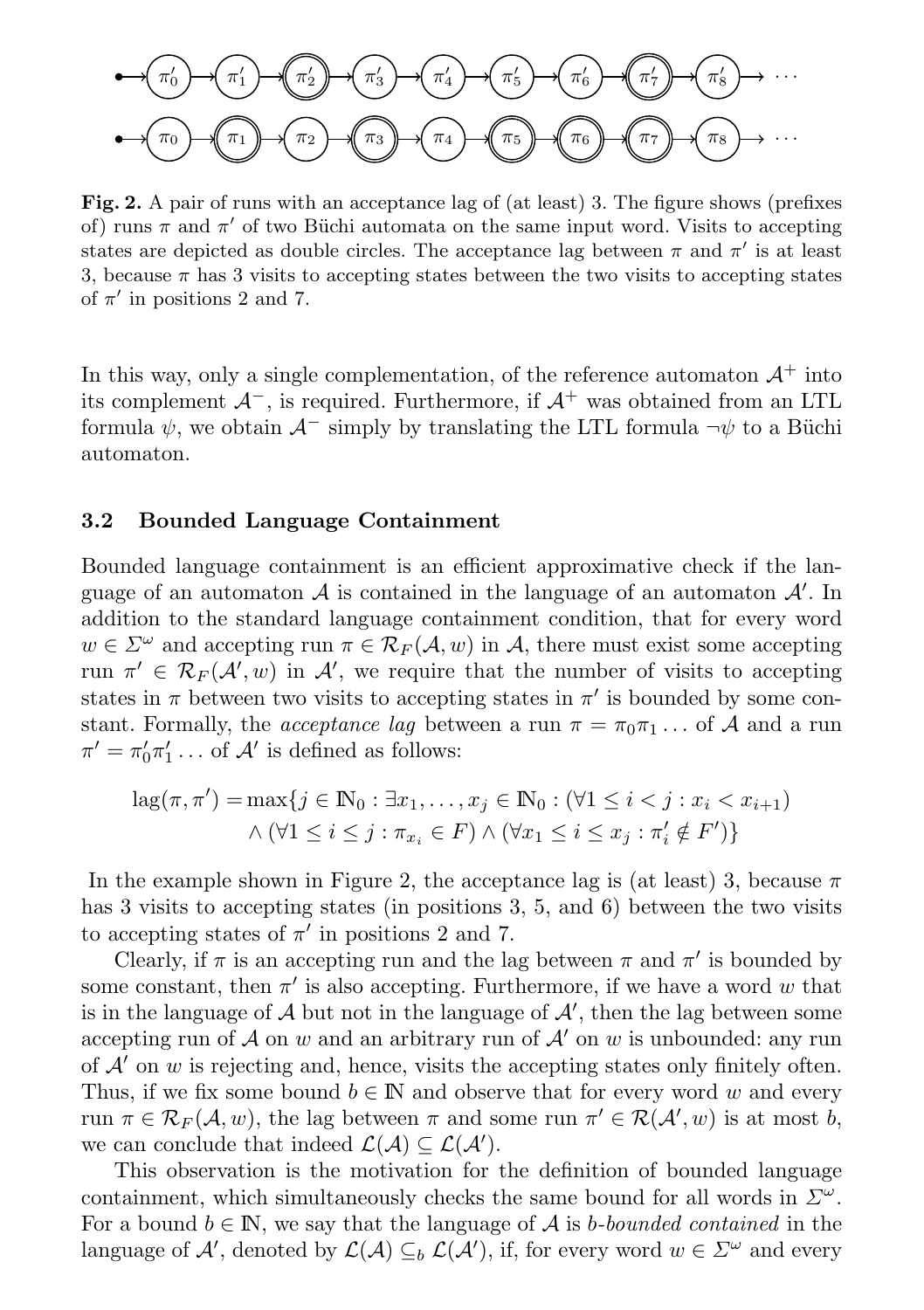$\pi \in \mathcal{R}_F(\mathcal{A}, w)$ , there exists some  $\pi' \in \mathcal{R}(\mathcal{A}', w)$  such that  $\text{lag}(\pi, \pi') \leq b$ . We use bounded language containment as a conservative approximation of language containment: for every  $b \in \mathbb{N}$ ,  $\mathcal{L}(\mathcal{A}) \subseteq_b \mathcal{L}(\mathcal{A}')$  implies  $\mathcal{L}(\mathcal{A}) \subseteq \mathcal{L}(\mathcal{A}')$ .

The idea of the bounded language containment checking algorithm we describe next is to encode bounded language containment as a graph reachability problem. The *lag-checking graph* branches according to the possible runs of  $A$ and keeps track of the possible runs of  $\mathcal{A}'$  on the same input word. For this purpose, the vertices of the lag-checking graph contain a counter value  $f(q')$ for each state  $q'$  of  $\mathcal{A}'$  that indicates how many visits to accepting states in  $\mathcal{A}$ (without visiting accepting states in  $\mathcal{A}'$ ) are left before the paths through  $q'$  will exceed the bound on the acceptance lag.

**Definition 1.** For two Büchi automata  $A = (Q, \Sigma, \delta, q_0, F)$  and  $A' =$  $(Q', \Sigma, \delta', q'_0, F')$ , and a bound  $b \in \mathbb{N}$ , the lag-checking graph  $\mathcal{G}(\mathcal{A}, \mathcal{A}', b)$  $\langle V, E \rangle$  consists of the following set V of vertices and set  $E \subseteq V \times \Sigma \times V$  of labelled edges:

- $-V = Q \times (Q' \rightarrow \{0, \ldots, b + 1\})$
- For all  $(q_1, f_1), (q_2, f_2) \in V$  with  $q_2 \in F$ , and for all  $x \in \Sigma$ , we have  $((q_1, f_1), x, (q_2, f_2)) \in E$  if and only if  $(q_1, x, q_2) \in \delta$  and
	- for all  $q'_2 \in F'$ : if there exist some  $q'_1 \in Q'$  with  $f_1(q'_1) > 0$  such that  $(q'_1, x, q'_2) \in \delta'$ , then  $f_2(q'_2) = b + 1$ , otherwise  $f_2(q'_2) = 0$ ;
	- for all  $q'_2 \notin F'$ :  $f_2(q'_2) = \max(\{f_1(q'_1) 1 : (q'_1, x, q'_2) \in \delta'\} \cup \{0\}).$
- For all  $(q_1, f_1), (q_2, f_2) \in V$  with  $q_2 \notin F$ , and for all  $x \in \Sigma$ , we have  $((q_1, f_1), x, (q_2, f_2)) \in E$  if and only if  $(q_1, x, q_2) \in \delta$  and
	- for all  $q'_2 \in F'$ : if there exists some  $q'_1 \in Q'$  with  $f(q'_1) > 0$  such that  $(q'_1, x, q'_2) \in \delta'$ , then  $f_2(q'_2) = b + 1$ , otherwise  $f_2(q'_2) = 0$ ;
	- for all  $q'_2 \notin F'$ :  $f_2(q'_2) = \max(\{f_1(q'_1) : (q'_1, x, q'_2) \in \delta'\}).$

If  $q_0 \notin F$  or  $q'_0 \in F$ , we call the vertex  $(q_0, f_0)$ , where  $f_0(q'_0) = b + 1$  and  $f_0(q') = 0$  for all  $q' \in Q' \setminus \{q_0'\}$ , the initial vertex; otherwise, the vertex  $(q_0, f_0)$ , where  $f_0(q'_0) = b$  and  $f_0(q') = 0$  for all  $q' \in Q' \setminus \{q'_0\}$ , is the initial vertex. Additionally, we call the vertices  $(q, f)$ , where  $f(q') = 0$  for all  $q' \in Q'$ , the final vertices.

Figure 3 shows, as an example, the lag-checking graph  $\mathcal{G}(\mathcal{A}, \mathcal{A}', 1)$  for the automata  $A$  and  $A'$  from Figure 1 and bound 1. Since every reachable vertex has some non-zero counter, there exists, for every run on  $A$ , a run of  $A'$  on the same input word such that the acceptance lag is bounded by 1. We formalize the meaning of the node labels in the following lemmas.

**Lemma 2.** Let  $w = w_0 \dots w_{k-1} \in \Sigma^*$  be a finite word,  $\mathcal{A} = (Q, \Sigma, \delta, q_0, F)$  and  $\mathcal{A}' = (Q', \Sigma, \delta', q'_0, F')$  be two Büchi automata,  $\pi = \pi_0 \dots \pi_k$  be a prefix of a run of A, and  $b > 0$  be some bound. For any number  $c > 0$  and state  $q' \in Q'$ ,

 $-$  if there exists some path  $(q_0, f_0) \xrightarrow{w_0} (q_1, f_1) \xrightarrow{w_1} \dots \xrightarrow{w_{k-1}} (q_k, f_k)$  in  $\mathcal{G}(\mathcal{A}, \mathcal{A}', b)$  from the initial vertex  $(q_0, f_0)$ , such that  $q_i = \pi_i$ , for all  $i \in$  $\{0, \ldots, k\}, \text{ and } f_k(q') = c,$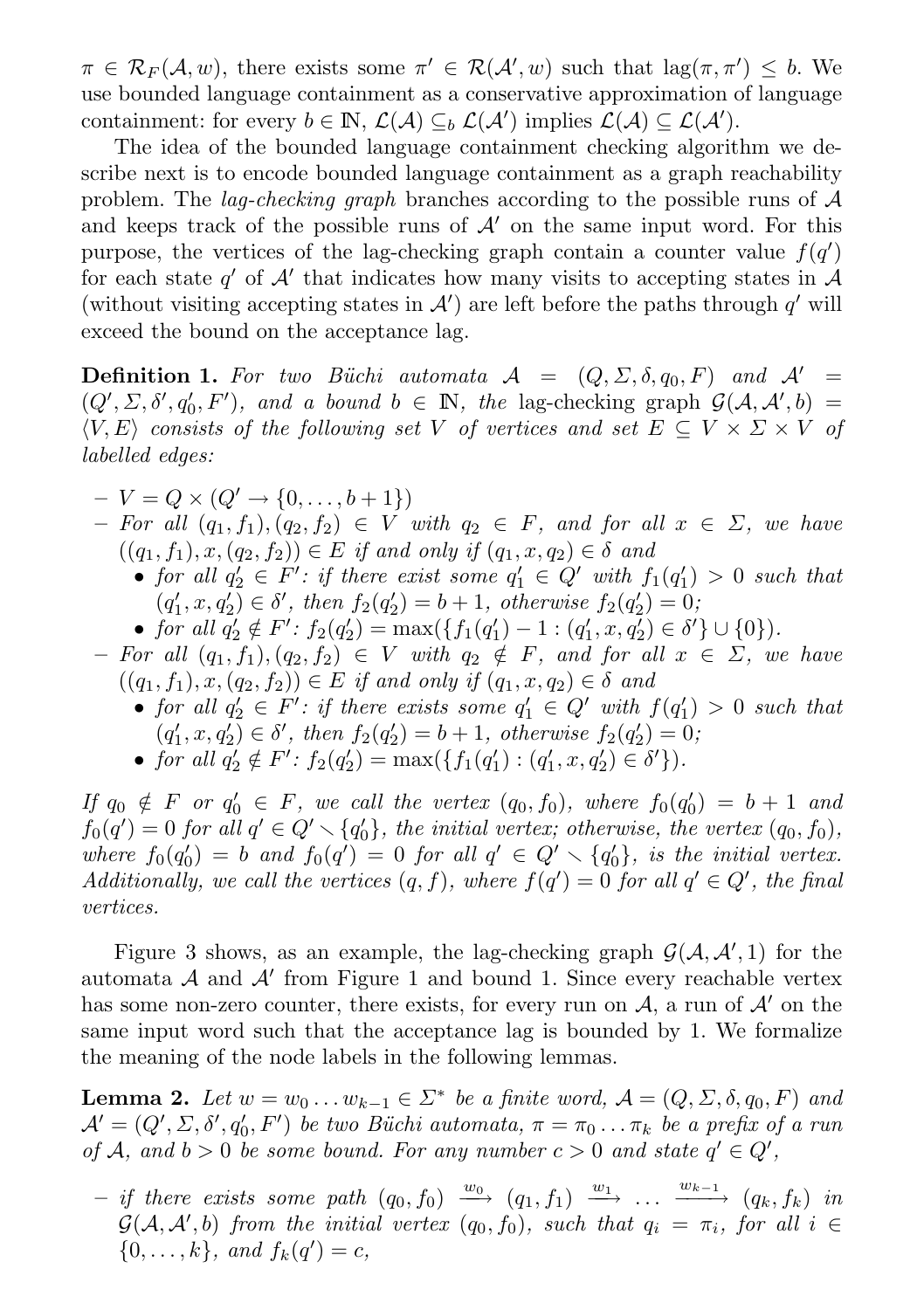

Fig. 3. Example lag-checking graph that shows that language of the automaton depicted on the left in Figure 1 is 1-bounded contained in the language of the automaton depicted on the right in Figure 1. In each vertex  $(q, f)$  of the lag-checking graph, the values of q,  $f(q'_0)$ ,  $f(q'_1)$  and  $f(q'_2)$  are shown (from top to bottom). No final vertex (i.e., no vertex  $(q, f)$  with  $f(q') = 0$  for all  $q' \in Q'$ ) is reachable.

- then there exists a run prefix  $\pi' = \pi'_0 \dots \pi'_k$  in  $\mathcal{R}(\mathcal{A}', w)$  with  $\pi'_k = q'$  such that  $\log(\pi, \pi') \leq b$  and  $b - c + 1$  visits to F have occurred along  $\pi$  after the last visit to an accepting state in  $\pi'$ .

**Lemma 3.** Let  $w = w_0 \dots w_{k-1} \in \Sigma^*$  be a finite word,  $\mathcal{A} = (Q, \Sigma, \delta, q_0, F)$  and  $\mathcal{A}' = (Q', \Sigma, \delta', q'_0, F')$  be two Büchi automata,  $\pi = \pi_0 \dots \pi_k$  be a prefix of a run of A, and  $b > 0$  be some bound. For any number  $c > 0$  and state  $q' \in Q'$ ,

- if there exists a run prefix  $\pi' = \pi'_0 \dots \pi'_k$  in  $\mathcal{R}(\mathcal{A}', w)$  with  $\pi'_k = q'$  such that  $\log(\pi, \pi') \leq b$  and  $b - c + 1$  visits to F have occurred along  $\pi$  after the last visit to an accepting state in  $\pi'$ ,
- $-$  then there exists some path  $(q_0, f_0) \xrightarrow{w_0} (q_1, f_1) \xrightarrow{w_1} \ldots \xrightarrow{w_{k-1}} (q_k, f_k)$  in  $\mathcal{G}(\mathcal{A}, \mathcal{A}', b)$  from the initial vertex  $(q_0, f_0)$ , such that  $q_i = \pi_i$ , for all  $i \in$  $\{0, \ldots, k\}, \text{ and } f_k(q') \geq c.$

The lemmas are easy to prove by induction over the length of w,  $\pi$  and  $\pi'$  and a case split on the four possible combinations of whether  $\pi_k \in F$  and  $\pi'_k \in F'$  hold or not. We use the two lemmas to reduce the bounded language containment check to a reachability property of the lag-checking graph:

Theorem 4. Let A and A' be two Büchi automata without dead-ends, and let  $b \in \mathbb{N}$  be some bound. The following two conditions are equivalent:

- 1.  $\mathcal{L}(\mathcal{A}) \subseteq_b \mathcal{L}(\mathcal{A}'),$
- 2. in the lag-checking graph  $G(A, A', b)$ , no final vertex is reachable from the initial node.

The reachability of the final nodes can be checked by a simple depth-first or breadth-first graph traversal.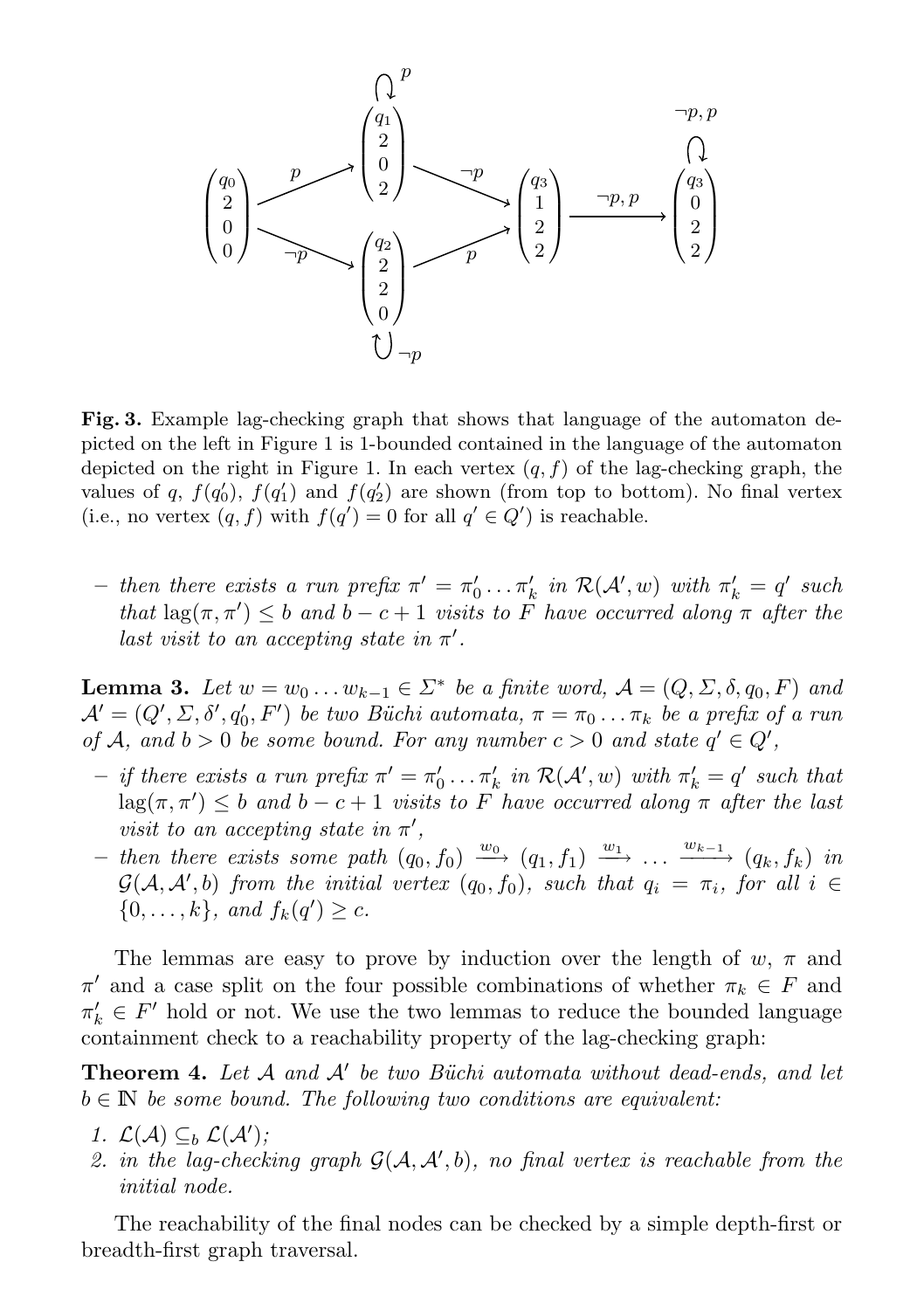### 4 SAT-based Minimization of Büchi Automata

We now describe a SAT-based algorithm for finding a small Büchi automaton that accepts the same language as a given reference automaton  $A^+$ . We use a SAT solver to determine if, for a given number of states n, there is some automaton A that is equivalent to  $A^+$ . For this purpose, we encode the candidate automata symbolically using Boolean variables, and search for a valuation that corresponds to an automaton that passes the equivalence check defined in the previous section. We start by defining, in the following subsection, the Boolean encoding of the candidate automata. In Sections 4.2 and 4.3 we adapt the language containment tests from the previous section to this setting.

#### 4.1 Boolean Encodings of Büchi Automata

We give a Boolean encoding for a candidate automaton  $\mathcal{A} = (Q, \Sigma, \delta, q_0, F)$  over a given alphabet  $\Sigma$  and with a given number of states  $n = |Q|$ . Without loss of generality, we assume  $Q = \{1, \ldots, n\}$  and  $q_0 = 1$ . It remains to encode the transition relation  $\delta$  and the set F of accepting states.

For every pair q,  $q' \in Q$  of states and input letter  $s \in \Sigma$ , we define a boolean variable  $\langle q, s, q' \rangle_{\delta}$  indicating whether  $(q, s, q') \in \delta'$ . Likewise, for all states  $q \in Q$ , a boolean variable  $\langle q \rangle_F$  is used for representing whether the state is accepting or not.

Checking if there exists an automaton A with n states and  $\mathcal{L}(\mathcal{A}) = \mathcal{L}(\mathcal{A}^+)$ can be done by iterating over all possible transition relations  $\delta$  and sets of final states F. For every combination of  $\delta$  and F, we check whether the language of A with these values of  $\delta$  and F is the same as the language of  $A^+$ . For our encoding, the overall search space thus has a size of  $2^{n^2|\Sigma|+n}$ . We can assume that  $A^+$  has more than n states as otherwise the problem is trivial to solve (by taking  $\mathcal{A} = \mathcal{A}^+$ ).

In the remainder of this section, we describe how to modify a SAT solver to search for smaller equivalent Büchi automata over this Boolean encoding. For this purpose we adapt the language equivalence check developed in the previous section to work on *partially specified automata*, given by the partial valuation of the variables  $\langle \cdot \rangle_{\delta}$  and  $\langle \cdot \rangle_F$  provided by the SAT solver during the search.

This allows the SAT solver to recognize conflicts early. A commonly occurring situation is, for example, that the candidate automaton has a self-loop in an accepting initial state and, as a result, accepts words that are not in the language of  $\mathcal{A}^+$ . In this case, the decision procedure should be able to identify this situation already after only the two corresponding bits have been set of true.

We split the language equivalence  $\mathcal{L}(\mathcal{A}) = \mathcal{L}(\mathcal{A}^+)$  into its two language containment relations. For  $\mathcal{L}(\mathcal{A}) \subseteq \mathcal{L}(\mathcal{A}^+)$ , we adapt the precise language containment check from Section 3.1, for  $\mathcal{L}(\mathcal{A}^+) \subseteq \mathcal{L}(\mathcal{A})$  the bounded language containment check from Section 3.2. The two constructions are explained in the following subsections.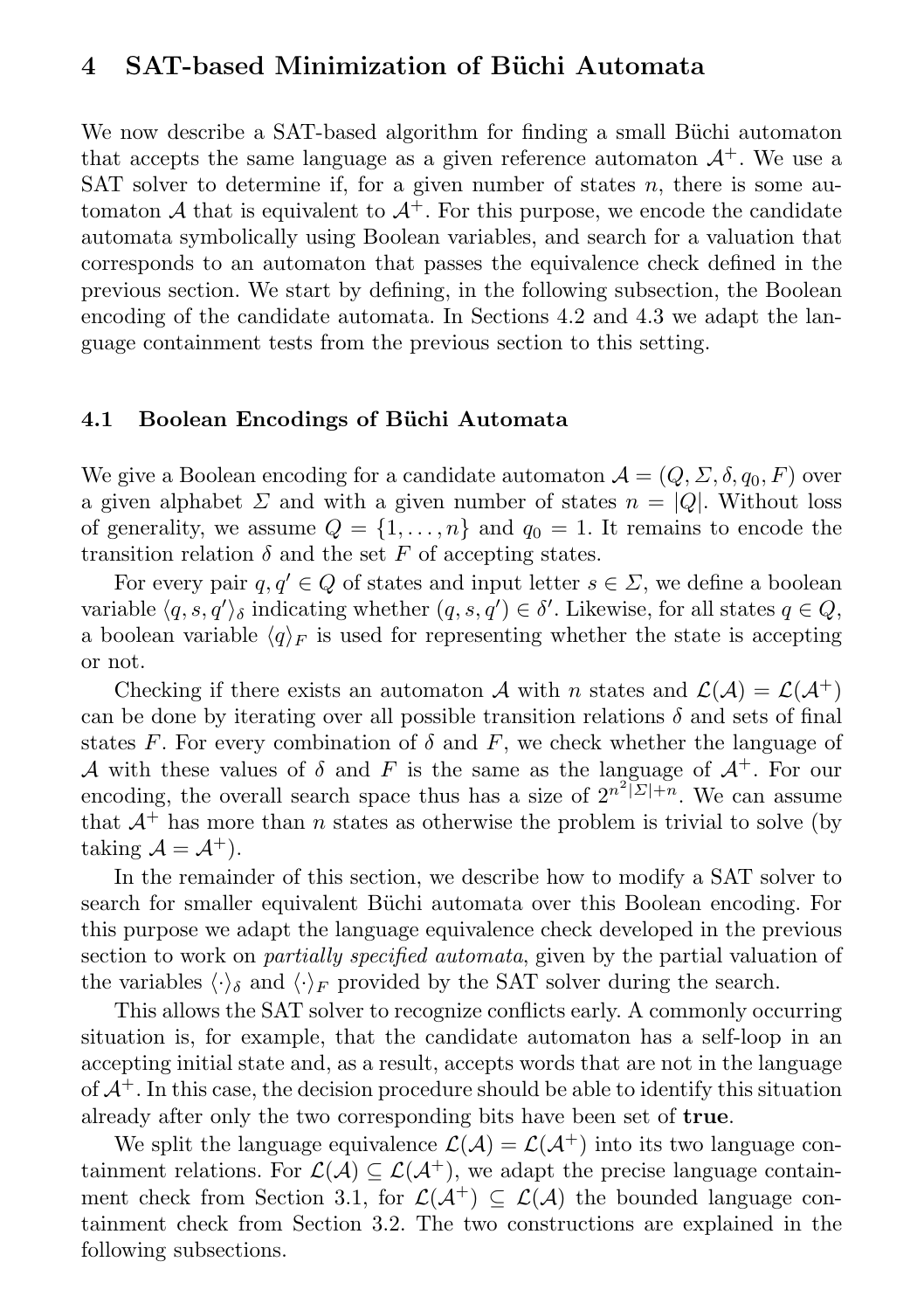### 4.2 Checking  $\mathcal{L}(\mathcal{A}) \subseteq \mathcal{L}(\mathcal{A}^+)$

As discussed in Section 3.1, we reduce  $\mathcal{L}(\mathcal{A}) \subseteq \mathcal{L}(\mathcal{A}^+)$  to checking whether the intersection of  $\mathcal{L}(\mathcal{A})$  with the complement of  $\mathcal{L}(\mathcal{A}^+)$  is empty.

During the search for a satisfying variable valuation, we perform the test already on partially specified automata, i.e., when for some transitions it is not (yet) known whether they are contained in the transition relation or not, and for some states it is not (yet) known whether they are contained in the set of accepting states. Thus, we need to be able to check if the candidate automaton can be completed in a way such that (bounded) language containment holds.

In order to check language containment for a partially specified candidate automaton, we interpret the "undecided" value  $\perp$  in a partial valuation as **false**. Since this eliminates any transitions and accepting states that are not required by the partial valuation, we thus obtain the candidate automaton with the least language that is compatible with the decisions made so far.

If the intersected language is non-empty, we also provide the SAT solver with a conflict clause. For this purpose, the emptiness check on the intersection automaton, which searches for a lasso path from the initial state to some loop that contains an accepting state, annotates every state in the intersection automaton with the predecessor state encountered during the search. When an accepting lasso is found, this annotation is used to traverse the lasso backwards. By collecting the variables in the SAT instance corresponding to the transitions on the lasso and the variable for the accepting state, we extract a conflict clause, which is used by the learning scheme of the SAT solver to avoid a repetition of the decisions that have allowed the language of the candidate automaton to become too large.

# 4.3 Checking  $\mathcal{L}(\mathcal{A}^+) \subseteq \mathcal{L}(\mathcal{A})$

We check  $\mathcal{L}(\mathcal{A}^+) \subseteq \mathcal{L}(\mathcal{A})$  using the bounded language containment test described in Section 3.2. In order to apply the test to partially specified candidate automata, we interpret the "undecided" value  $\perp$  in a partial valuation as **true**, and thus obtain the candidate automaton with the greatest language that is compatible with the decisions made so far.

If the bounded language containment test  $\mathcal{L}(\mathcal{A}^+) \subseteq_b \mathcal{L}(\mathcal{A})$  fails, we again supply the SAT solver with a cause for the conflict in order to benefit from its learning scheme. The test fails when a final vertex is reachable in the lag-checking graph  $\mathcal{G}(\mathcal{A}^+, \mathcal{A}, b)$ . We collect the labels  $x \in \Sigma$  observed along the path from the initial vertex to some final vertex and report all SAT variables set to false corresponding to these alphabet symbols, along with all variables for final states that are set to false.

### 4.4 Symmetry Breaking

The concept of symmetry breaking has been identified to be indispensable for the efficient solution of many SAT problems [13]. Symmetry breaking prunes the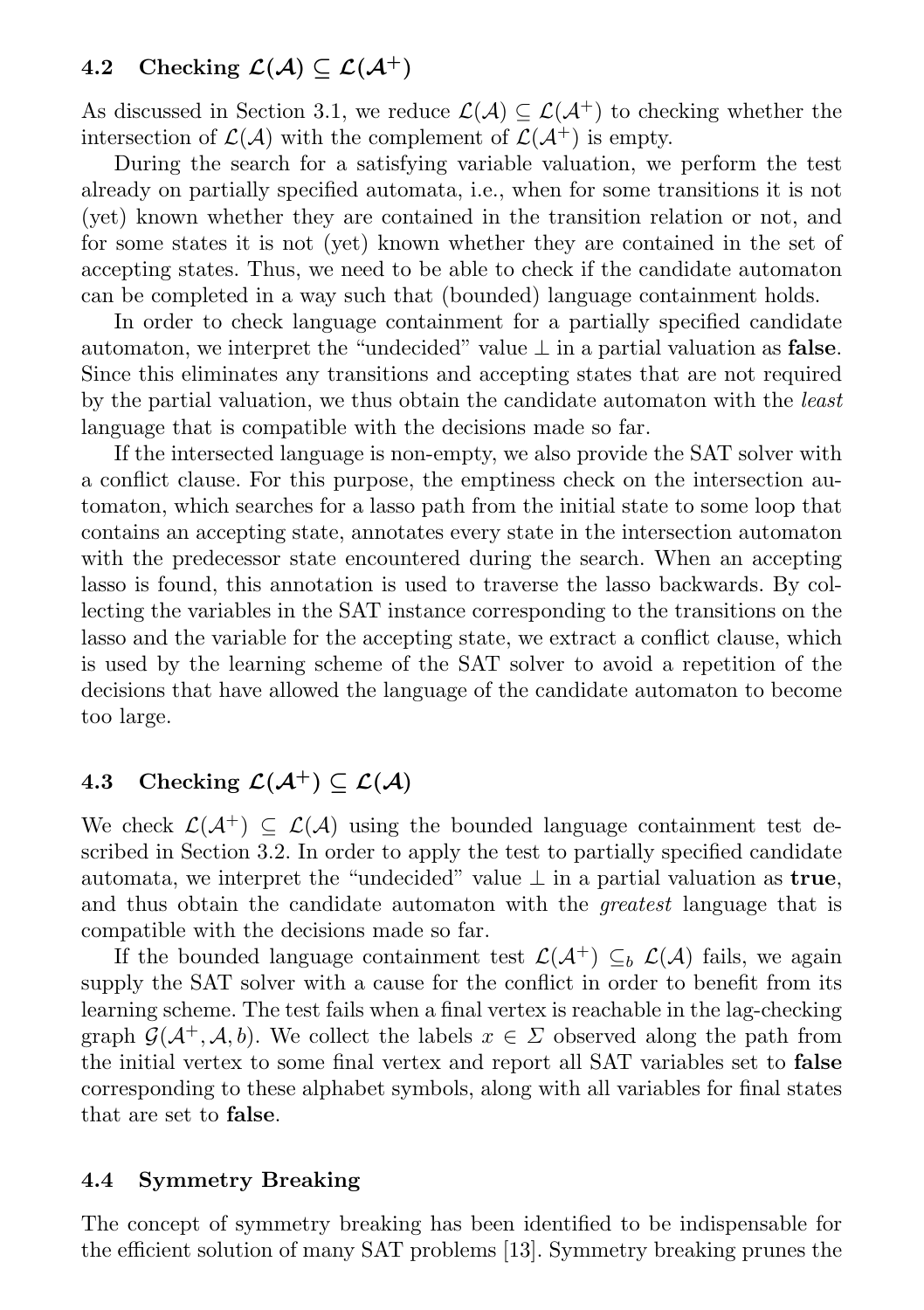search space of a SAT solver by adding constraints that remove some solutions that are isomorphic to others which are not pruned away. In the case of Büchi automaton minimization, for example, swapping two states in the automaton results in an automaton that is isomorphic to the original one.

For the purposes of this work, we break symmetry only partially as it has been observed that this is often faster than performing total symmetry breaking [13], where in the pruned state space, only one representative of each equivalence class of the automata equivalent under isomorphism remains. This is done by choosing some order over the variables and adding a (non-clausal) constraint to the SAT problem that for  $n$  being the number of states of the candidate automaton, for every  $i \in \{1, ..., n-1\}$ , swapping the *i*th and  $(i + 1)$ th state does not result in an automaton that is lexicographically smaller with respect to this bit order.

# 5 Experimental Evaluation<sup>1</sup>

We have evaluated the automaton minimization approach presented in this paper on three benchmark sets from the literature, which have previously been used to evaluate and compare LTL-to-Büchi translators:

- $-$  The 27 specifications from the paper "Efficient Büchi Automata from LTL Formulae" by Fabio Somenzi and Roderick Bloem [14].
- $-$  The 12 specifications from the paper "Optimizing Büchi Automata" by Kousha Etessami and Gerard J. Holzmann [7].
- 55 LTL properties built from the specification patterns in the paper "Property Specification Patterns for Finite-state Verification" by Matthew B. Dwyer, George S. Avrunin and James C. Corbett [5].

We have implemented a single-threaded prototype tool on top of the SAT solver minisat v.1.12b [6]. Our tool reads in a reference automaton  $\mathcal{A}^+$  and its complement  $\mathcal{A}^-$  over some fixed alphabet  $\Sigma$  (using SPIN never-claim syntax) and checks, for some given bound  $b \in \mathbb{N}$  and size  $n \in \mathbb{N}$ , whether there exists a Büchi automaton A with n states such that  $\mathcal{L}(\mathcal{A}) \subseteq \mathcal{L}(\mathcal{A}^+)$  and  $\mathcal{L}(\mathcal{A}^+) \subseteq_b$  $\mathcal{L}(\mathcal{A})$  (assuming that  $\mathcal{L}(\mathcal{A}^+) = \Sigma^\omega \setminus \mathcal{L}(\mathcal{A}^-)$ ). All benchmarks were performed on a computer with AMD Opteron 2.8Ghz processors running Linux. In our experiments, we have used bounds between 1 and 8.

Our goal has been to start with Büchi automata that have already been optimized by the best currently available methods. Starting with the LTL formulas from the benchmark suites, we therefore applied the two best currently available LTL-to-Büchi converters [12], namely spot v.0.5a [4] and 1t12ba v.1.1 [9] to compute the automata  $A^+$  and  $A^-$ . The spot tool combines several approaches and optimizations for the conversion process in one program; we applied all 15 different parameter combinations and took for every specification the smallest automata encountered for some tool/parameter combination. In total, this

<sup>1</sup> Details and a downloadable implementation of the approach can be found at http://react.cs.uni-saarland.de/tools/nbwminimizer.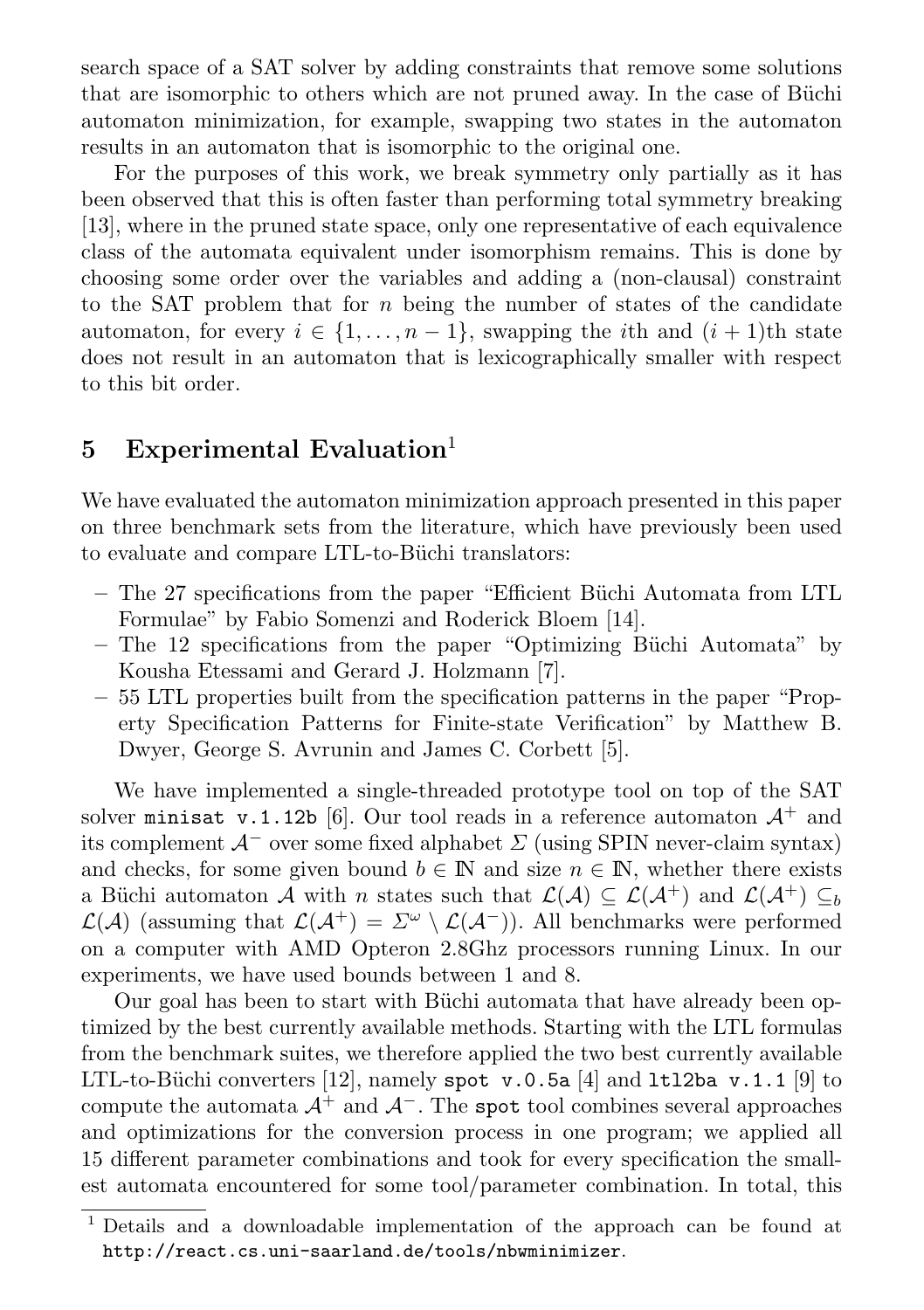Table 1. Running times (in seconds) of our prototype tool for the specification  $(G\neg s)$   $\vee$  $F(s \wedge (\neg rU(t \vee \mathsf{G}\neg r)))$ , inducing automata sizes of  $|\mathcal{A}^+| = 6$  and  $|\mathcal{A}^-| = 3$ . Gray table cells represent cases in which the solver found out that the instance is satisfiable, i.e., some smaller automaton has been found. The respective tables for all 94 benchmarks can be found at http://react.cs.uni-saarland.de/tools/nbwminimizer.

| $\#$ states / bound 1 |      | 2               | - 13               | 4                                                                                            | 15  | 6              |                  | 18   |
|-----------------------|------|-----------------|--------------------|----------------------------------------------------------------------------------------------|-----|----------------|------------------|------|
| 11                    | 10.0 | 0.0 0.0         |                    | 0.0                                                                                          | 0.0 | 0.0            | 0.0              | 10.0 |
| 2                     | 0.0  | $ 0.0 $ $ 0.0 $ |                    | 0.0                                                                                          | 0.0 | $ 0.02\rangle$ | $ 0.0 $ $ 0.01 $ |      |
| 3                     |      |                 | 0.01 0.03 0.05 0.1 |                                                                                              | 0.1 | $ 0.1\rangle$  | 0.12 0.11        |      |
| $\overline{4}$        |      |                 |                    | $\vert 0.52 \vert 1.15 \vert 2.21 \vert 1.33 \vert 1.07 \vert 2.35 \vert 2.74 \vert 2.05$    |     |                |                  |      |
| 5                     |      |                 |                    | $\vert 0.3 \vert 1.03 \vert 27.28 \vert 10.24 \vert 56.41 \vert 59.21 \vert 80.2 \vert 80.1$ |     |                |                  |      |

scheme resulted in  $94 \cdot 16 \cdot 2$  calls to LTL-to-Büchi converters. In two of these cases, running spot required more than 5 minutes due to a expensive optimization. In these cases, we aborted the run and took the best automaton found by some other run instead. All in all, the computation of the Büchi automata took about 60 minutes on the computer mentioned above.

Table 1 shows the running times of our prototype tool on a typical (but rather small) specification from the third benchmark set. For some smaller values of the bound and number of states in the candidate automaton, the solver ran too quickly to measure its running time with the Linux time utility. On the other hand, needlessly large values of  $n$  and  $b$  can delay the termination of the SAT solver unnecessarily. Thus, for a meaningful application of the solver in practice, an evaluation scheme is necessary, which fixes how the solver runs for the individual bound and target state number values are combined to an overall Büchi automaton size reduction program. We propose two such schemes here:

- Scheme A: The solver is applied repeatedly to the state number/bound pairs  $(1, 1), (1, 2), \ldots, (1, 8), (2, 1), (2, 2), \ldots$  until we obtain the result that the SAT instance is satisfied (so a smaller automaton is found) or until the results for all state number/bound pairs have been computed.
- Scheme B: We assume that for all state number/bound pairs, the SAT solving instances are started in parallel (taking for granted that we have sufficiently many computers at hand). Once the minimal state number (for the chosen maximal bound of 8) can be deduced from the results obtained so far, all remaining SAT solving runs are stopped. Here, the computation time is defined to be the time after which the solver runs are stopped.

In both cases, we have chosen a timeout of 12 hours and a memory limit of 2 GB for the individual runs of the SAT solver. Table 2 contains an overview of the results for these two schemes, grouped by the benchmark sets. In all of the cases, the smallest automata we found have been obtained already with a bound of 2. Furthermore, in most cases where a smaller B¨uchi automaton was found, this was already the case with a bound of 1. Additionally, for only 8 out of the 94 specifications considered, the maximum time of 12 hours per SAT solver run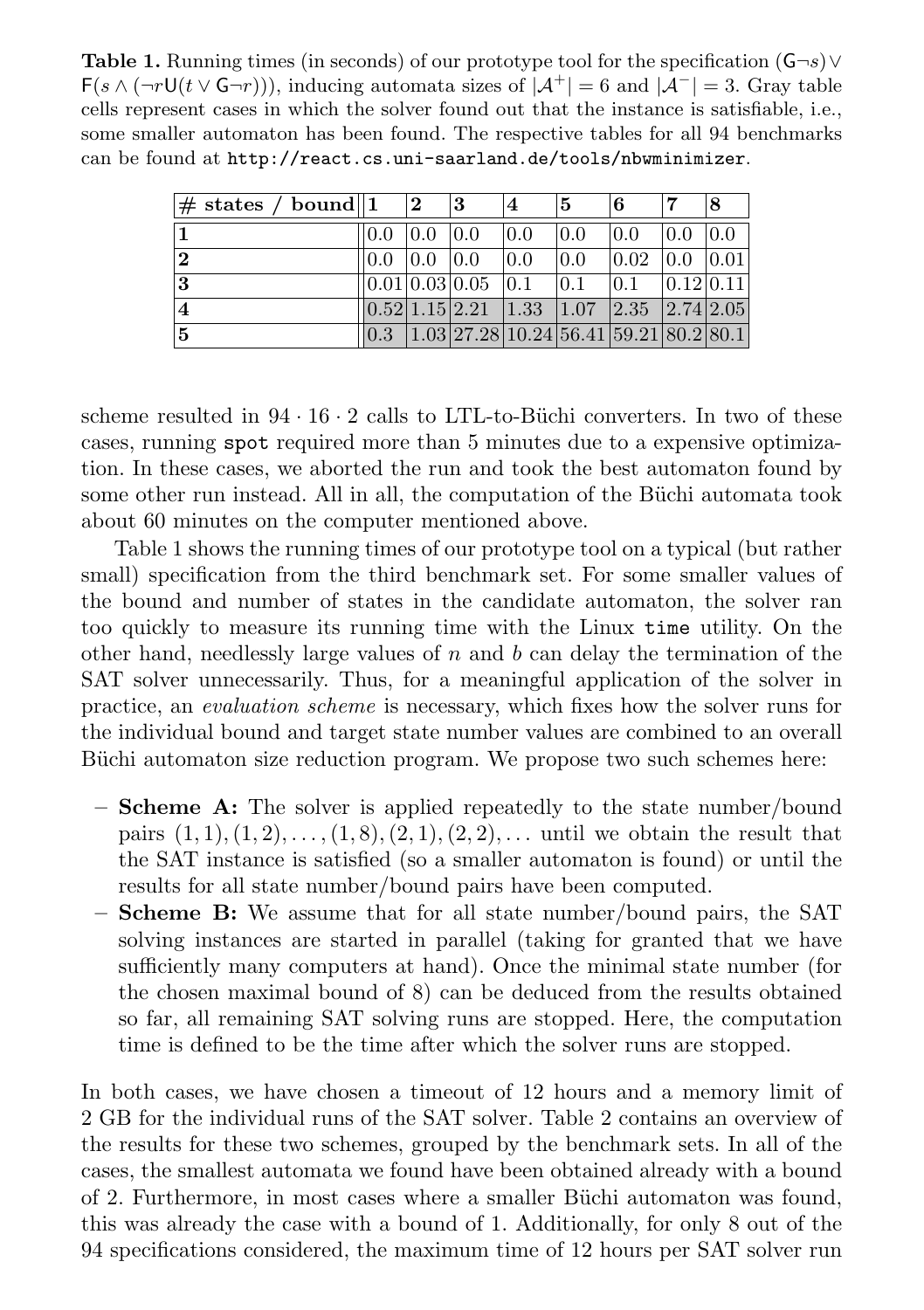|                                                 | $\left\lceil 14 \right\rceil$        | [7]                   | [5]              |
|-------------------------------------------------|--------------------------------------|-----------------------|------------------|
| $#$ Automata in benchmark suites                | 27                                   | 12                    | 55               |
| $#$ Cases for which a smaller automaton was   7 |                                      | $\Omega$              | 36               |
| found                                           |                                      |                       |                  |
| $\#$ Cases for which no smaller automaton 20    |                                      | 10                    | 15               |
| was found                                       |                                      |                       |                  |
| $#$ Cases for which a smaller automaton was   2 |                                      | 0                     | $\overline{2}$   |
| found but it is not known if it is the smallest |                                      |                       |                  |
| one (w.r.t. the maximum bound of 8)             |                                      |                       |                  |
| # Cases for which it is unknown if there $  0$  |                                      | $\mathcal{D}$         | $\overline{4}$   |
| exists a smaller automaton                      |                                      |                       |                  |
| Maximum size saving:                            | 3 out of $5$ $\vert - \vert - \vert$ |                       | $22$ out of $28$ |
| Average size saving:                            | $7.28\%$                             | $\overline{0.0\%}$    | 24.0%            |
| Average computation times (Scheme A):           | $86527.38 s$ 87706.9 s               |                       | 197466.4 s       |
| Average computation times (Scheme B):           |                                      | 4584.228 s 7203.227 s | 14853.889 s      |
| Minimum ratio between $A^+$ and $A^-$ :         | 1/2                                  | 2/3                   | 1/2              |
| Median ratio between $A^+$ and $A^-$ :          | 2/2                                  | 2/2                   | 5/3              |
| Maximum ratio between $A^+$ and $A^-$ :         | 5/4                                  | 6/6                   | 28/5             |

Table 2. Overview table of the experimental evaluation, grouped by benchmark suites.

was insufficient to decide whether the input automaton was already the smallest equivalent one (with respect to the maximum bound of 8), which shows that the technique presented in this paper is indeed useful.

Finally, we discuss the scalability of our approach. Figure 4 correlates the original and reduced sizes of the automata for the specifications considered with the running times of the reduction process using the schemes described above. It can be seen that the running time of our technique is roughly exponential in the number of states. However, the figure shows that with this investment in terms of computation time, significant size savings are possible.

# 6 Discussion

In this paper, we have presented a new approach for the optimization of Büchi automata that allows for significant further size reductions over standard techniques when more time can be invested in the minimization of the automaton. The new approach is based on a combination of bounded language containment checking, which allows us to fine-tune the precision and efficiency of the check, and SAT solving, which allows us to prune large parts of the search space for smaller automata already in the early solving stages. We conclude the paper by discussing the limits of the approach and its relation to previous approaches and the limitations of the approach.

A potential limitation of the approach is that bounded language containment is only an approximation of language containment. Figure 5 shows two equivalent automata for which the bounded language containment check  $\mathcal{L}(\mathcal{A}) \subseteq_b \mathcal{L}(\mathcal{A}')$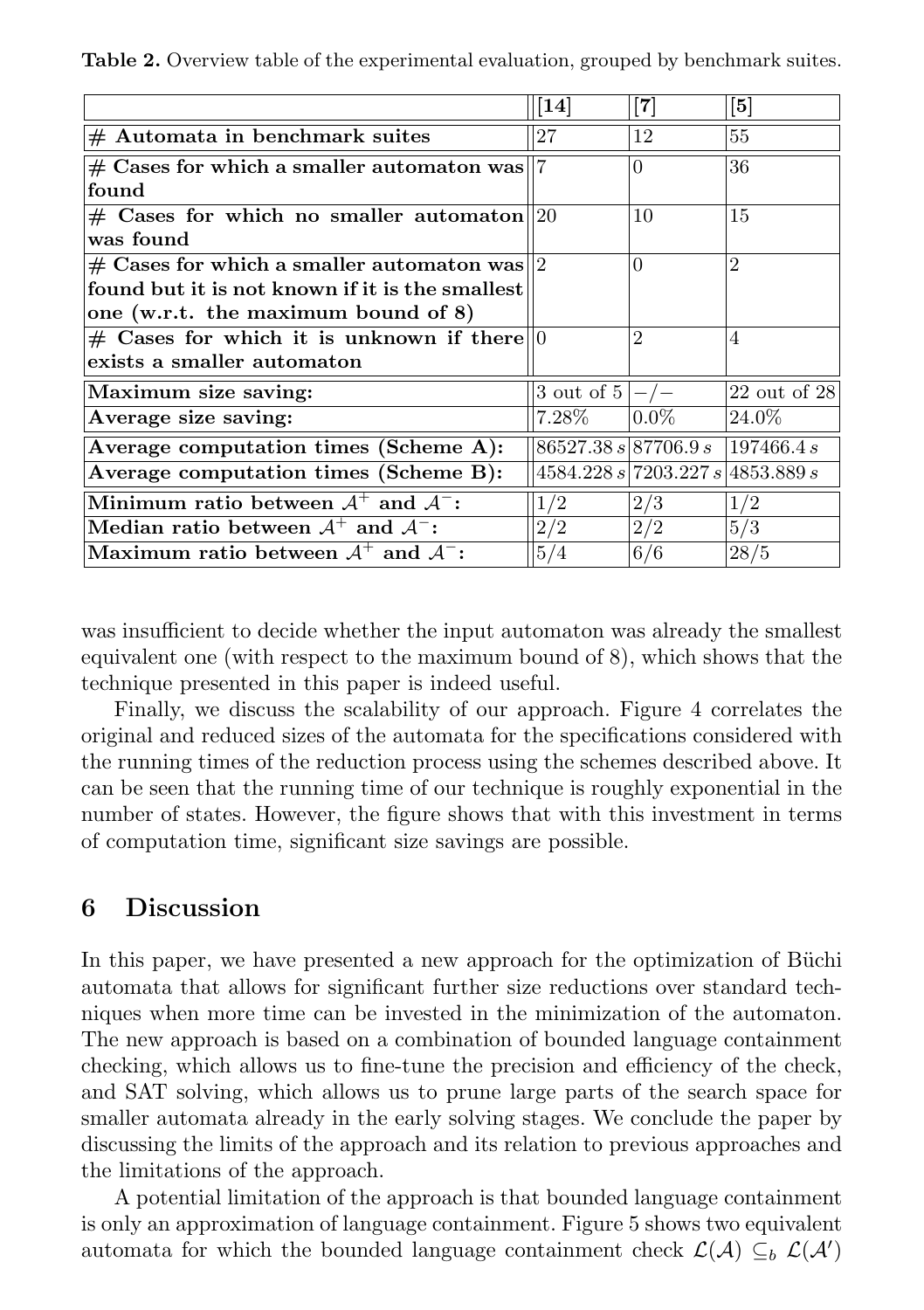

Fig. 4. Running times (in seconds, Y-axis) and automata sizes (in number of states, X axis) for the 95 specifications in our experimental evaluation. The left table corresponds to evaluation scheme A, the right table to scheme B. Automata whose sizes were not reduced by our technique are denoted by a circle, bars indicate the original and reduced sizes of the automata whenever a smaller automaton was found.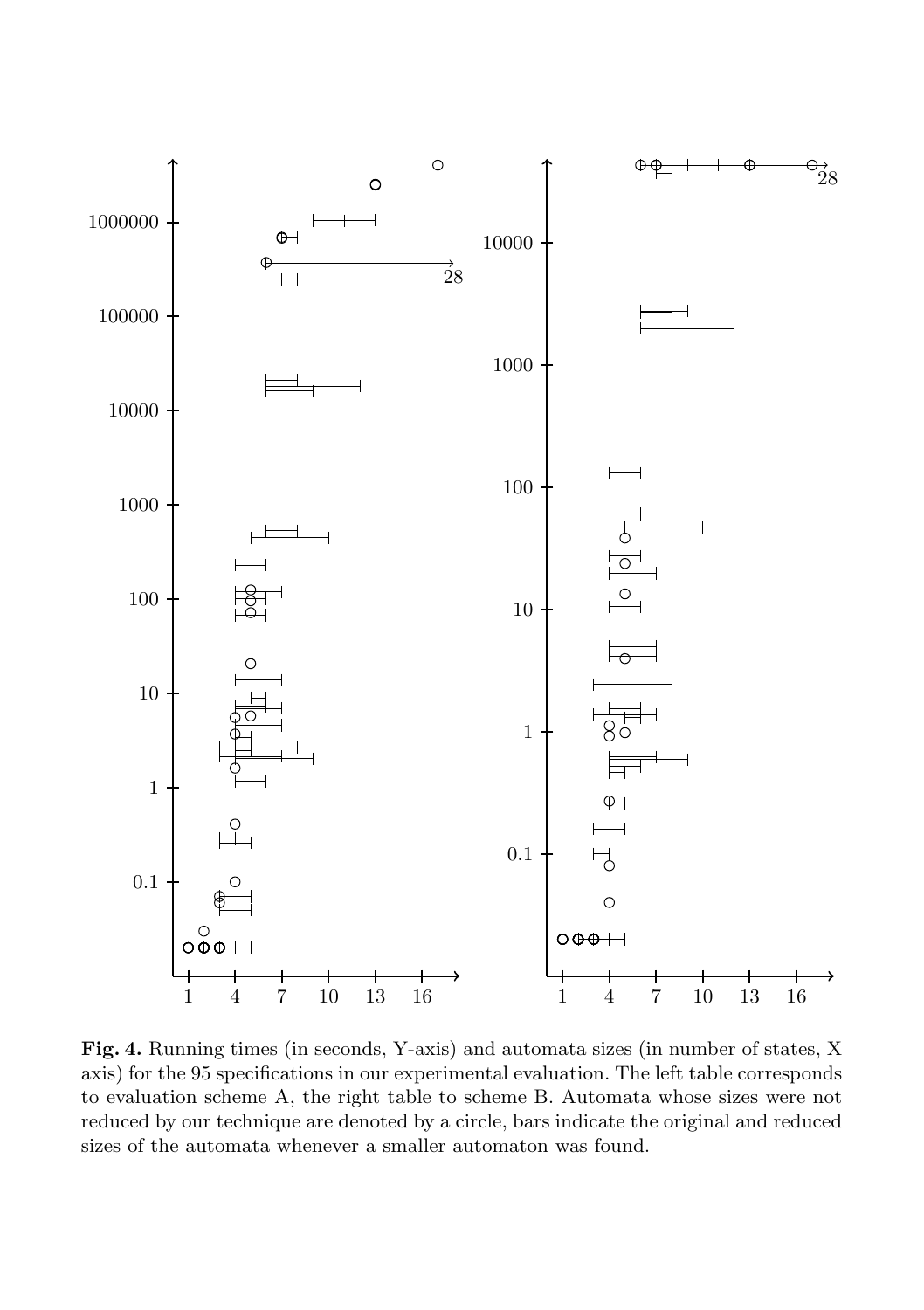

Fig. 5. Two Büchi automata,  $A$  and  $A'$  that are language equivalent, but not bounded language equivalent:  $\mathcal{L}(\mathcal{A}) = \mathcal{L}(\mathcal{A}')$ , but  $\mathcal{L}(\mathcal{A}) \not\subseteq_b \mathcal{L}(\mathcal{A}')$  for every  $b \in \mathbb{N}$ . For the word  $w = {r}$  ${p}^{(b+1)}$  $\emptyset^{(b+1)}$  ${p}^{\omega}$ , the acceptance lag between the unique accepting runs for this word is b, for every  $b \in \mathbb{N}$ .

fails. Consider the word  $w = \{r\}\{p\}^{(b+1)}\{p\}^{\omega}$  for some value of  $b \in \mathbb{N}$ . Regardless of the actual choice of  $b$ , the word is clearly accepted by both automata. The acceptance lag between the unique accepting runs for this word is b. Thus, for all  $b \in \mathbb{N}$ , there exists a witness for the fact that  $\mathcal{L}(\mathcal{A}) \nsubseteq_b \mathcal{L}(\mathcal{A}'),$ showing that bounded language containment is sound but not complete.

In practice, of course, this limitation matters very little, since, in order to limit the running time, the test cannot be used with arbitrarily large bounds. In fact, our experimental evaluation shows that the approach is already very useful for small bounds. This success can be explained by the fact the bounded language containment check, which is the only part of the approach which can make it incomplete, has several nice properties. First of all, if the reference automaton is a safety automaton (a safety automaton is a Büchi automaton with only accepting states), then even for a bound of 1, we never miss a smaller safety automaton in the search process. This can easily be seen from the fact that the acceptance lag between an accepting run of the candidate automaton and an accepting run of the reference automaton is always 0 (as all states are accepting). Thus, our technique is complete for the minimization of safety automata, which is itself a PSPACE-complete problem.

Furthermore, the approach is complete with respect to previous approaches to the minimization of Büchi automata. In  $[8]$ , the usage of *fair simulation* for approximating Büchi automaton language containment is discussed. In this setting, language containment can be proven by showing that a *simulation parity* game is winning for the *duplicator* player. From the structure of this parity game and the fact that parity games are memoryless determined, it can immediately be deduced that the duplicator player can only win if it is able to mimic an accepting run in the reference automaton  $A^+$  by some accepting run in the candidate automaton A such that the acceptance lag is below  $|\mathcal{A}^+| \cdot |\mathcal{A}|$ . Thus,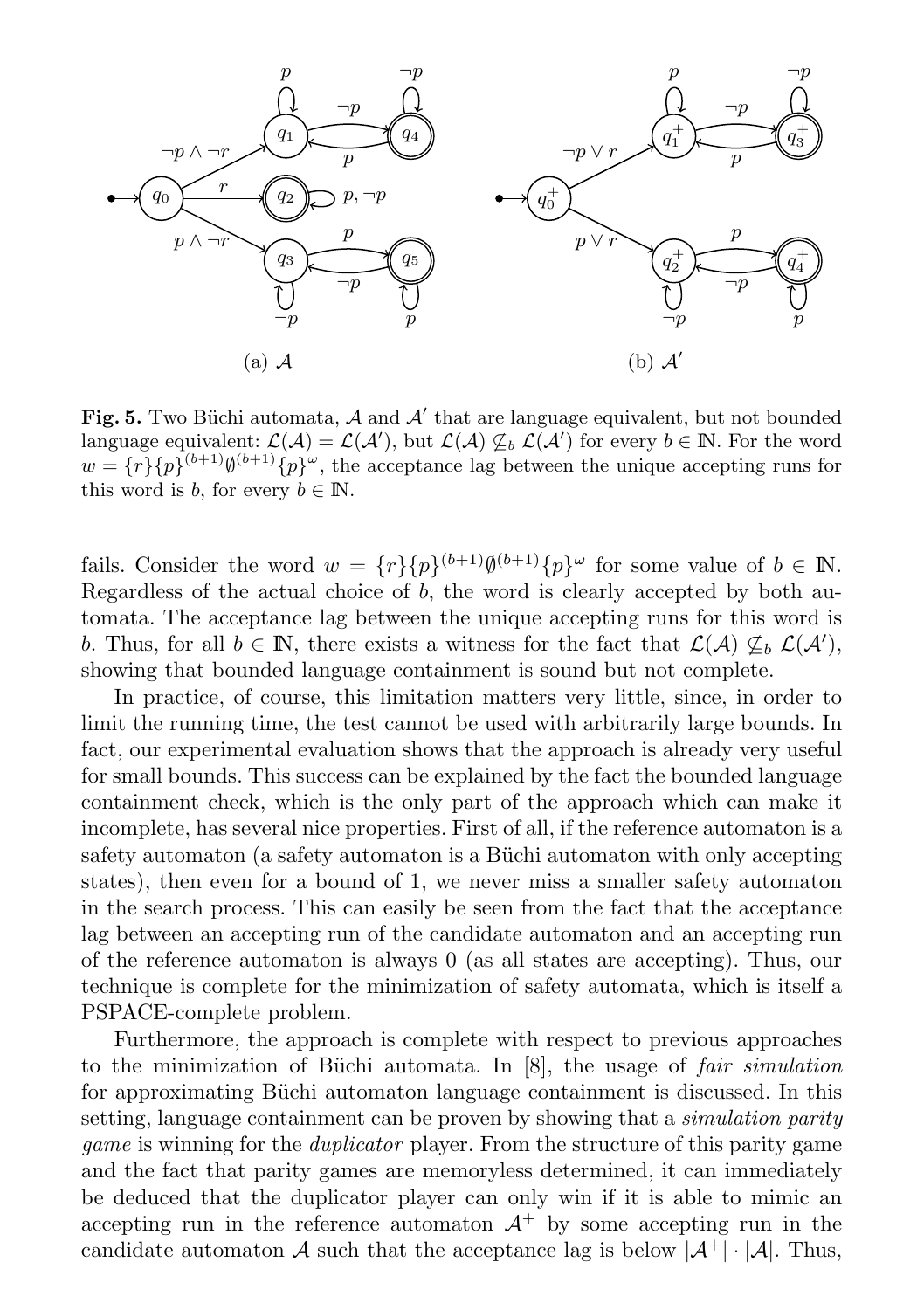by setting the bound in our approach to this value, we do not miss automata that would be found using fair bisimulation. Furthermore, in our technique, one direction of the language containment check is precise and by using SAT solving as the reasoning backbone, the limitations of bisimulation quotienting for fair simulation in the classical approaches are avoided.

Note that our approach strictly subsumes simulation-based methods (for fair, delayed and direct simulation). One such example is given in Figure 1: states  $q'_1$ and  $q'_2$  do not simulate state  $q_3$  (for fair, delayed, and direct simulation). As a result, simulation-based methods cannot reduce the 4-state automaton A to the 3-state automaton  $\mathcal{A}'$ .

# Acknowledgements

The authors want to thank Alexandre Duret-Lutz from the spot team for the support with the specifications and the converter.

# References

- 1. Baier, C., Katoen, J.P.: Principles of Model Checking. MIT Press (2008)
- 2. Barrett, C., Sebastiani, R., Seshia, S., Tinelli, C.: Satisfiability Modulo Theories. [3] 825–885
- 3. Biere, A., Heule, M., van Maaren, H., Walsh, T., eds.: Handbook of Satisfiability. IOS Press (2009)
- 4. Duret-Lutz, A., Poitrenaud, D.: Spot: An extensible model checking library using transition-based generalized büchi automata. In DeGroot, D., Harrison, P.G., Wijshoff, H.A.G., Segall, Z., eds.: MASCOTS, IEEE Computer Society (2004) 76–83
- 5. Dwyer, M.B., Avrunin, G.S., Corbett, J.C.: Property specification patterns for finite-state verification. In Ardis, M., ed.: Proceedings of the 2nd Workshop on Formal Methods in Software Practice (FMSP'98), New York, ACM Press (March 1998) 7–15
- 6. Eén, N., Sörensson, N.: An extensible SAT-solver. In Giunchiglia, E., Tacchella, A., eds.: SAT. Volume 2919 of Lecture Notes in Computer Science., Springer (2003) 502–518
- 7. Etessami, K., Holzmann, G.J.: Optimizing Büchi automata. In Palamidessi, C., ed.: CONCUR. Volume 1877 of Lecture Notes in Computer Science., Springer (2000) 153–167
- 8. Etessami, K., Wilke, T., Schuller, R.A.: Fair simulation relations, parity games, and state space reduction for büchi automata. In Orejas, F., Spirakis, P.G., van Leeuwen, J., eds.: ICALP. Volume 2076 of Lecture Notes in Computer Science., Springer (2001) 694–707
- 9. Gastin, P., Oddoux, D.: Fast LTL to Büchi automata translation. In Berry, G., Comon, H., Finkel, A., eds.: CAV. Volume 2102 of Lecture Notes in Computer Science., Springer (2001) 53–65
- 10. Giannakopoulou, D., Lerda, F.: From states to transitions: Improving translation of LTL formulae to Büchi automata. In Peled, D., Vardi, M.Y., eds.: FORTE. Volume 2529 of Lecture Notes in Computer Science., Springer (2002) 308–326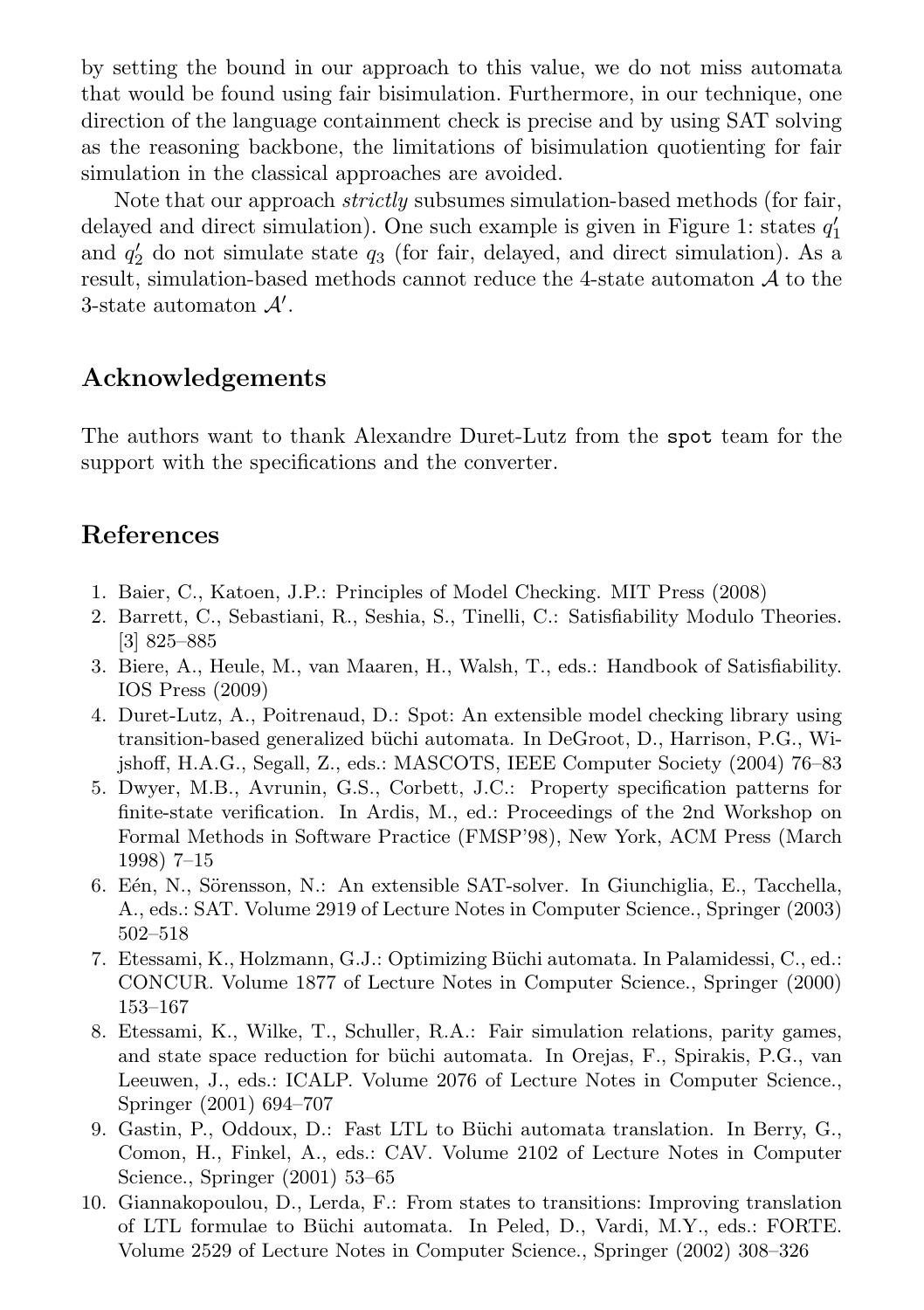- 11. Holzmann, G.: The Spin model checker: primer and reference manual. Addison-Wesley Professional (2003)
- 12. Rozier, K.Y., Vardi, M.Y.: LTL satisfiability checking. In Bosnacki, D., Edelkamp, S., eds.: SPIN. Volume 4595 of Lecture Notes in Computer Science., Springer (2007) 149–167
- 13. Sakallah, K.A.: Symmetry and Satisfiability. [3] 289–338
- 14. Somenzi, F., Bloem, R.: Efficient Büchi automata from LTL formulae. In Emerson, E.A., Sistla, A.P., eds.: CAV. Volume 1855 of Lecture Notes in Computer Science., Springer (2000) 248–263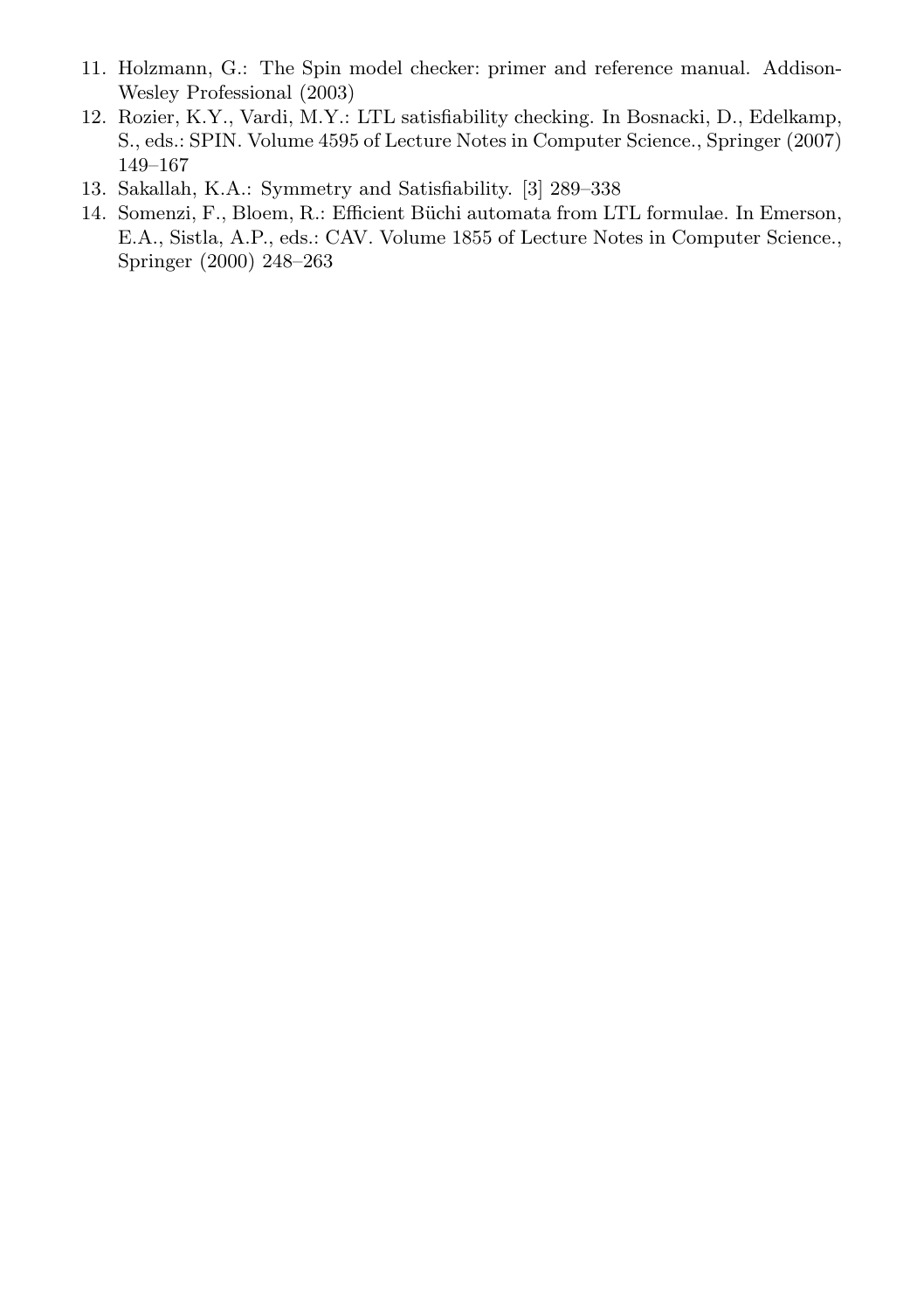### A Some notes for the reviewers

Why we used a rather old version of minisat Newer versions like minisat 2 do not support non-clausal constraints anymore.

The assumption that  $A^+$  has no dead ends This is no severe assumption as both LTL-to-Büchi converters prune away parts of the automata that are dead ends anyway.

# B Proofs

### B.1 Proofs of Lemma 2 and Lemma 3

For simplicity, for the following proofs, we define a function  $\psi$  over two traces in A and A' for all  $n \in \mathbb{N}_0$ ,  $\pi = \pi_0 \dots \pi_n \in Q^n$  and  $\pi' = \pi'_0 \dots \pi'_n \in (Q')^n$  as follows:

$$
\psi(\pi, \pi') = \max\{j \in \mathbb{N}_0 : \exists x_1, \dots, x_j \in \mathbb{N}_0 : (\forall 1 \le i < j : x_i < x_{i+1}) \land (\forall 1 \le i \le j : \pi_{x_i} \in F) \land (\forall x_1 \le i \le n : \pi'_i \notin F')\}
$$

Additionally, we define  $\{a \mapsto b\}$  to denote the function mapping a to b and all other elements of some set containing a to the value 0.

Note that the definitions of the functions lag and  $\psi$  only differ in one point: only the parts in the prefix runs after the last visit to  $F'$  are taken into account. Thus,  $\psi$  formalizes the prose text in the claim of Lemma 2. We can thus restate the lemmas as follows:

**Lemma 5.** Let  $w = w_0 \dots w_{k-1} \in \Sigma^*$  be a finite word,  $\mathcal{A} = (Q, \Sigma, \delta, q_0, F)$  and  $\mathcal{A}' = (Q', \Sigma, \delta', q'_0, F')$  be two Büchi automata,  $\pi = \pi_0 \dots \pi_k$  be a prefix of a run of A, and  $b > 0$  be some bound. For any number  $c > 0$  and state  $q' \in Q'$ ,

- $-$  if there exists some path  $(q_0, f_0) \xrightarrow{w_0} (q_1, f_1) \xrightarrow{w_1} \dots \xrightarrow{w_{k-1}} (q_k, f_k)$  in  $G(\mathcal{A}, \mathcal{A}', b)$  from the initial vertex  $(q_0, f_0)$ , such that  $q_i = \pi_i$ , for all  $i \in \{0, ..., k\}, \text{ and } f_k(q') = c,$
- then there exists a run prefix  $\pi' = \pi'_0 \dots \pi'_k$  in  $\mathcal{R}(\mathcal{A}', w)$  with  $\pi'_k = q'$  such that  $\log(\pi, \pi') \leq b$  and  $\psi(\pi, \pi') = b - c + 1$ .

Proof. The proof is carried out by induction.

- Induction basis:
	- Case  $q_0 \in F \wedge q'_0 \notin F'$ : In this case, we have that the initial vertex in  $\mathcal{G}(\ldots)$  is defined to be  $(q_0, \{q'_0 \mapsto b\})$ . Clearly,  $\psi(q_0, q'_0) = 1$  and  $\log(q_0, q'_0) \leq 1 \leq b.$
	- Case  $q_0 \in F \wedge q'_0 \notin F'$ : In this case, we have that the initial vertex in  $\mathcal{G}(\ldots)$  is defined to be  $(q_0, \{q'_0 \mapsto b+1\})$ . Clearly,  $\psi(q_0, q'_0) = 0$  and  $\log(q_0, q'_0) = 0 < b.$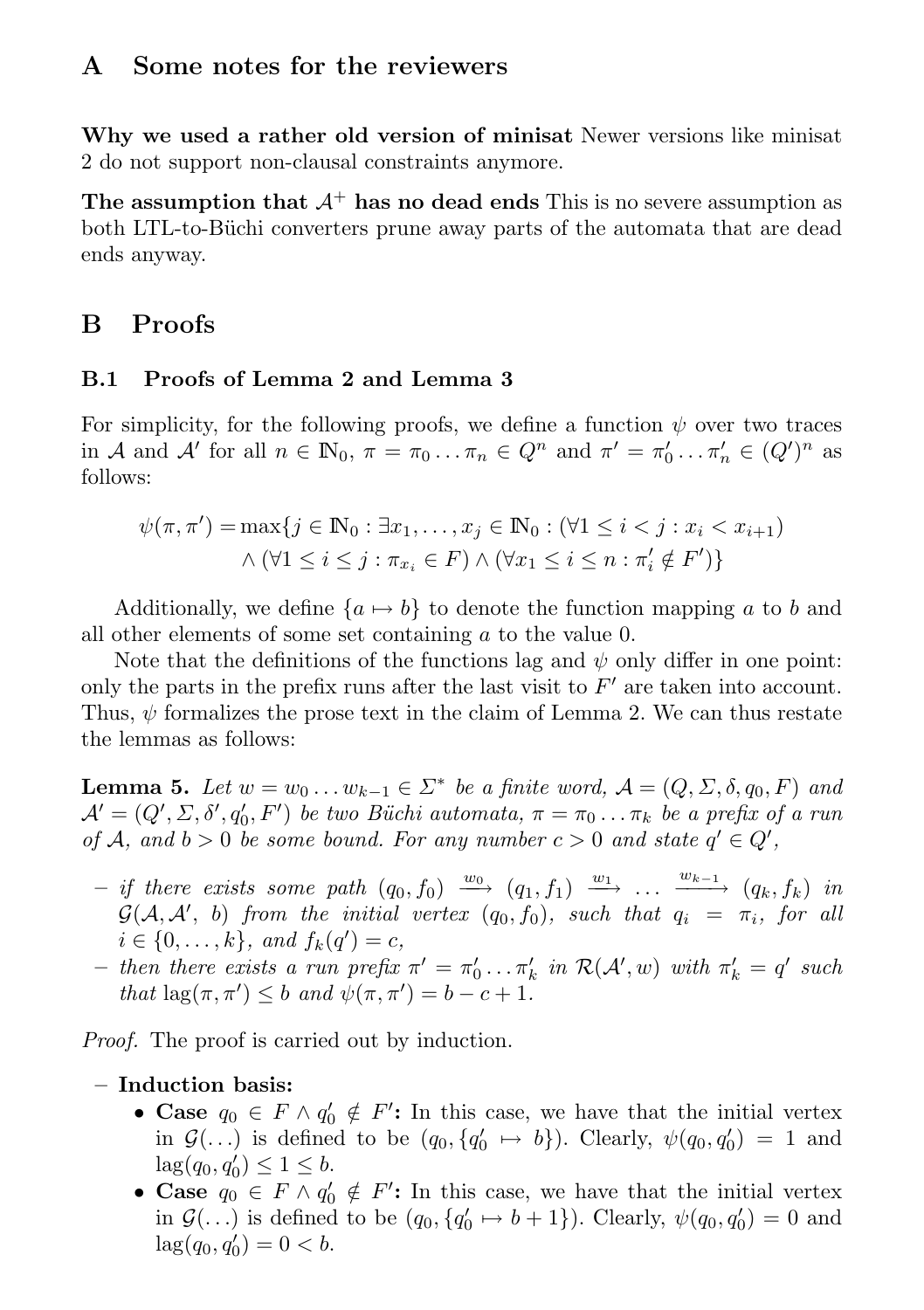- $-$  Induction step: Assume that the claim holds for some k. Then we extend it to  $k+1$ .
	- Case  $q_{k+1} \notin F^+ \wedge q' \notin F$ :
		- ∗ Assume that we have some path  $(q_0, f_0) \xrightarrow{w_0} (q_1, f_1) \xrightarrow{w_1} \dots \xrightarrow{w_k}$  $(q_{k+1}, f_{k+1})$  given.
		- ∗ By the induction hypothesis, for all  $q'_p$  ∈  $Q$  and  $c_p > 0$ , we can deduce from the fact that  $f_k(q_p') = c_p$  that there exists some path  $\pi' =$  $\pi'_0 \dots \pi'_k$  in A' with  $\log(q_0 \dots q_k, \pi') \leq b$  for and  $\psi(q_0 \dots q_k, \pi') =$  $b - c_p + 1.$
		- \* We have to find such a path  $\tilde{\pi}'$  for q' and c from  $(q_0, f_0) \xrightarrow{w_0}$  $(q_1, f_1) \xrightarrow{w_1} \dots \xrightarrow{w_k} (q_{k+1}, f_{k+1})$  under the assumption that  $f_{k+1}(q') = c > 0.$
		- ∗ Since  $q_{k+1} \notin F$  and  $q' \notin F'$ , we can assume that there exists some  $q'_p \in Q'$  such that  $(q'_p, w_k, q') \in \delta'$  and  $f_k(q'_p) = c$  as otherwise we cannot have  $(q_k, f_k) \xrightarrow{w_k} (q_{k+1}, f_{k+1})$  in  $\mathcal{G}(\ldots)$ .
		- \* Since  $q_{k+1} \notin F$  and  $q' \notin F'$ , this means that  $\tilde{\pi}' = \pi'_0 \dots \pi'_k q'$  for suitable  $\pi'_0 \dots \pi'_k$  (which must exist by the IH) has  $\log(q_0 \dots q_{k+1}, \tilde{\pi}') \le b$ and  $\psi(q_0 \dots q_{k+1}, \tilde{\pi}') = b - c + 1$ .
	- Case  $q' \in F'$ :
		- \* Assume that we have some path  $(q_0, f_0) \xrightarrow{w_0} (q_1, f_1) \xrightarrow{w_1} \dots \xrightarrow{w_k}$  $(q_{k+1}, f_{k+1})$  given.
		- ∗ By the induction hypothesis, for all  $q'_p$  ∈ Q and  $c_p > 0$ , we can deduce from the fact that  $f_k(q_p) = c_p$  that there exists some path  $\pi' = \pi'_0 \dots \pi'_k$  in A' with  $\log(q_0 \dots q_k, \pi') \leq b$  and  $\psi(q_0 \dots q_k, \pi') =$  $b - c_p + 1.$
		- \* We have to find such a path  $\tilde{\pi}'$  for q' and c from  $(q_0, f_0) \xrightarrow{w_0}$  $(q_1, f_1) \stackrel{w_1}{\longrightarrow} \dots \stackrel{w_k}{\longrightarrow} (q_{k+1}, f_{k+1})$  under the assumption that  $f_{k+1}(q') = c > 0.$
		- $∗$  Since  $c > 0$ , by the construction of  $\mathcal{G}(\ldots)$ , there must exist some  $q'_p$  such that  $f_k(q'_p) = c_p$  for some  $c_p > 0$  and  $(q'_p, w_k, q') \in \delta'.$ Furthermore we know that in this case  $c = b + 1$ .
		- ∗ We can thus construct  $\tilde{\pi}' = \pi'_0 \dots \pi'_k q'$  for suitable  $\pi'_0 \dots \pi'_k$  (which must exist by the IH). Since  $\text{lag}(q_0 \dots q_k, \pi') \leq b$  and  $q' \in F'$ , we have  $\log(q_0 \dots q_{k+1}, \tilde{\pi}') \leq b$  and  $\psi(q_0 \dots q_{k+1}, \tilde{\pi}') = 0$ .
	- Case  $q_{k+1} \in F \wedge q' \notin F'$ :
		- ∗ Assume that we have some path  $(q_0, f_0) \xrightarrow{w_0} (q_1, f_1) \xrightarrow{w_1} \dots \xrightarrow{w_k}$  $(q_{k+1}, f_{k+1})$  given.
		- ∗ By the induction hypothesis, for all  $q'_p$  ∈ Q and  $c_p > 0$ , we can deduce from the fact that  $f_k(q_p) = c_p$  that there exists some path  $\pi' = \pi'_0 \dots \pi'_k$  in A' with  $\log(q_0 \dots q_k, \pi') \leq b$  and  $\psi(q_0 \dots q_k, \pi') =$  $b - c_n + 1.$
		- \* We have to find such a path  $\tilde{\pi}'$  for q' and c from  $(q_0, f_0) \xrightarrow{w_0}$  $(q_1, f_1) \stackrel{w_1}{\longrightarrow} \cdots \stackrel{w_k}{\longrightarrow} (q_{k+1}, f_{k+1})$  under the assumption that  $f_{k+1}(q') = c > 0.$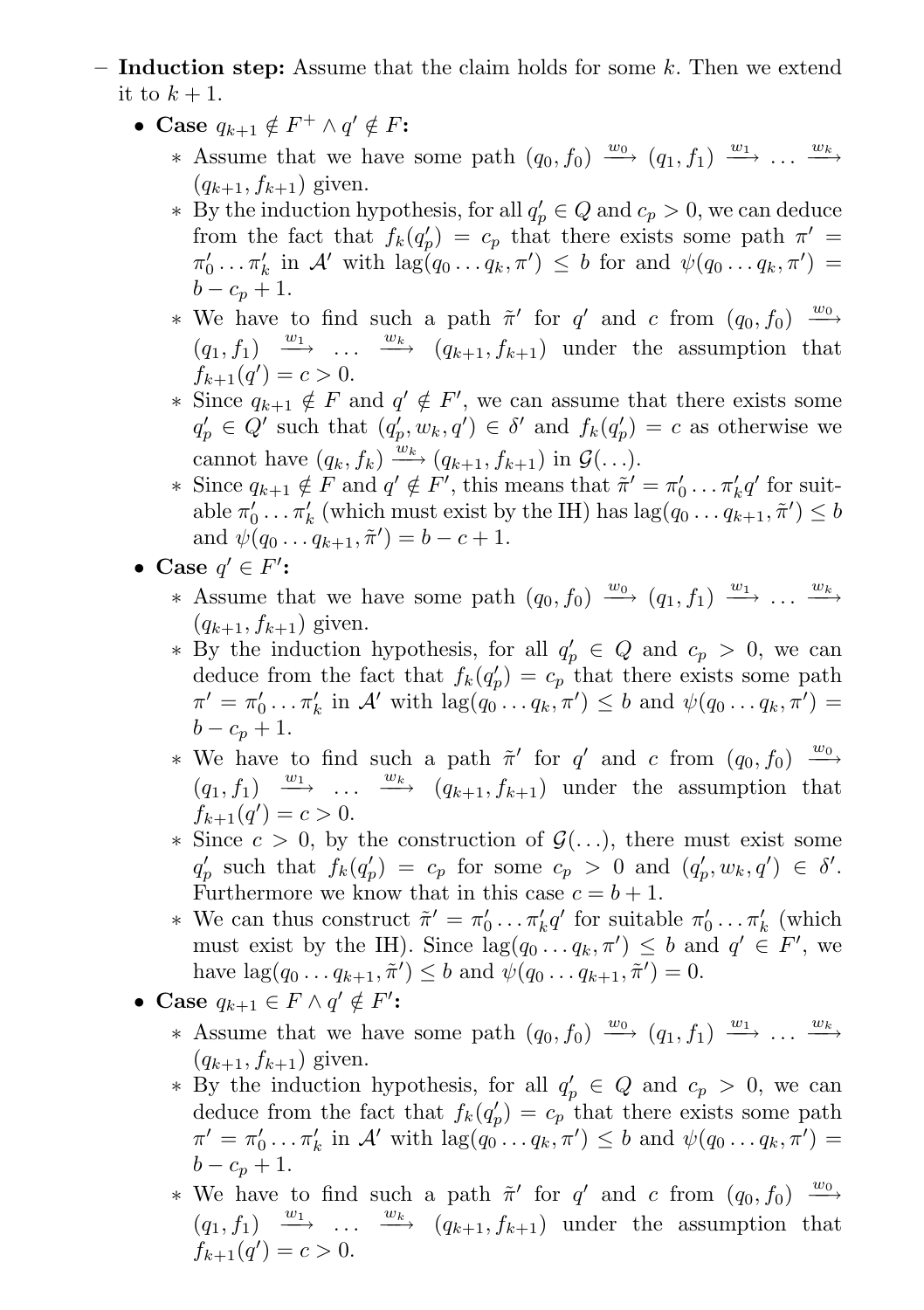$∗$  Since  $c > 0$  and due to the construction of  $\mathcal{G}(...)$ , we know that there must exist some  $q'_p$  such that  $f_k(q'_p) = c + 1$  and  $(q'_p, w_k, q') \in \delta'$ . As we know that  $\log(q_0 \dots q_k, \pi') \leq b$  and  $\psi(q_0 \dots q_k, \pi') = b - c +$ 2, we know that  $\log(q_0 \dots q_k q_{k+1}, \tilde{\pi}') \leq b$  for  $\tilde{\pi}' = \pi'_0 \dots \pi'_k q'$  and  $\psi(q_0 \dots q_k q_{k+1}, \tilde{\pi}') = b - c + 1$  for suitable  $\pi'_0 \dots \pi'_k$  (which must exist by the IH).

**Lemma 6.** Let  $w = w_0 \dots w_{k-1} \in \Sigma^*$  be a finite word,  $\mathcal{A} = (Q, \Sigma, \delta, q_0, F)$  and  $\mathcal{A}' = (Q', \Sigma, \delta', q'_0, F')$  be two Büchi automata,  $\pi = \pi_0 \dots \pi_k$  be a prefix of a run of A, and  $b > 0$  be some bound. For any number  $c > 0$  and state  $q' \in Q'$ ,

- if there exists a run prefix  $\pi' = \pi'_0 \dots \pi'_k$  in  $\mathcal{R}(\mathcal{A}', w)$  with  $\pi'_k = q'$  such that  $\log(\pi, \pi') \leq b$  and  $\psi(\pi, \pi') = b - c + 1$
- $-$  then there exists some path  $(q_0, f_0) \xrightarrow{w_0} (q_1, f_1) \xrightarrow{w_1} \ldots \xrightarrow{w_{k-1}} (q_k, f_k)$  in  $\mathcal{G}(\mathcal{A}, \mathcal{A}', b)$  from the initial vertex  $(q_0, f_0)$ , such that  $q_i = \pi_i$ , for all  $i \in$  $\{0, \ldots, k\}, \text{ and } f_k(q') \geq c.$

Proof. This proof is also carried out by induction.

- Induction basis:
	- Case  $q_0 \in F \wedge q'_0 \notin F'$ : Here, for A as well as A', there is only one path per automaton for the empty word, namely  $q_0$  and  $q'_0$ , respectively. Obviously,  $\log(q_0, q'_0) \leq b$  for  $b \geq 1$ . Additionally, the initial vertex  $(q_0, f_0)$ has  $f_0(q'_0) = b$  by the construction of  $\mathcal{G}(\ldots)$ . As for  $q_0 \in F \wedge q'_0 \notin F'$ ,  $\psi(q_0, q'_0) = 1$ , the claim holds.
	- Case  $q_0 \notin F \lor q'_0 \in F'$ : Here, for A as well as A', there is only one path per automaton for the empty word, namely  $q_0$  and  $q'_0$ , respectively. Obviously,  $\log(q_0, q'_0) \leq b$  for  $b \geq 1$ . Additionally, the initial vertex  $(q_0, f_0)$ has  $f_0(q'_0) = b + 1$  by the construction of  $\mathcal{G}(\ldots)$ . As for  $q_0 \notin F \vee q'_0 \in F$ , we have  $\psi(q_0, q'_0) = 0$ , the claim holds.
- Induction step: By the induction hypothesis, we can assume that for every prefix path  $\pi = \pi_0 \dots \pi_k$  in  $\mathcal{R}(\mathcal{A}, w_0 \dots w_{k-1})$  and every prefix path  $\pi' = \pi'_0 \dots \pi'_k$  in  $\mathcal{R}(\mathcal{A}', w_0 \dots w_{k-1})$  with  $\pi'_k = q'_p$  for some  $q'_p \in Q',$  $\log(\pi, \pi') \leq b$  and  $\psi(\pi, \pi') = c_p$  for some  $c_p > 0$ , we have some path  $(q_0, f_0) \xrightarrow{w_0} (q_1, f_1) \xrightarrow{w_1} \ldots \xrightarrow{w_{k-1}} (q_k, f_k)$  in  $\mathcal{G}(\ldots)$  with  $f_k(q'_p) \geq b - c' + 1$ and  $(q_0, f_0)$  is the initial vertex.

We need to prove that given some prefix paths  $\pi = \pi_0 \dots \pi_{k+1}$  in  $\mathcal{R}(\mathcal{A}, w)$ and some prefix path  $\pi' = \pi'_0 \dots \pi'_{k+1}$  in  $\mathcal{R}(\mathcal{A}', w)$  with  $\pi' = q'$  for some  $q \in Q$ ,  $\log(\pi, \pi') \leq b$  and  $\psi(\pi, \pi') = c$ , we have some path  $(q_0, f_0) \xrightarrow{w_0}$  $(q_1, f_1) \xrightarrow{w_1} \ldots \xrightarrow{w_k} (q_{k+1}, f_{k+1})$  in  $\mathcal{G}(\ldots)$  with  $f_k(q') \geq b-c+1$  and  $(q_0, f_0)$ is the initial vertex.

- Case  $\pi'_{k+1} \in F'$ :
	- \* For  $\log(\pi, \pi') \leq b$  to hold, we must have  $\log(\pi_0 \dots \pi_k, \pi'_0 \dots \pi'_k) \leq b$ and  $\psi(\pi_0 \dots \pi_k, \pi'_0 \dots \pi'_k) \leq b$ . Thus, by the IH, there exists some k path  $(q_0, f_0) \xrightarrow{w_0} (q_1, f_1) \xrightarrow{w_1} \dots \xrightarrow{w_{k-1}} (q_k, f_k)$  in  $\mathcal{G}(\dots)$  with  $f_k(\pi'_k) \ge b - \psi(\pi_0 \dots \pi_k, \pi'_0 \dots \pi'_k) + 1$  and  $q_k = \pi_k$ .